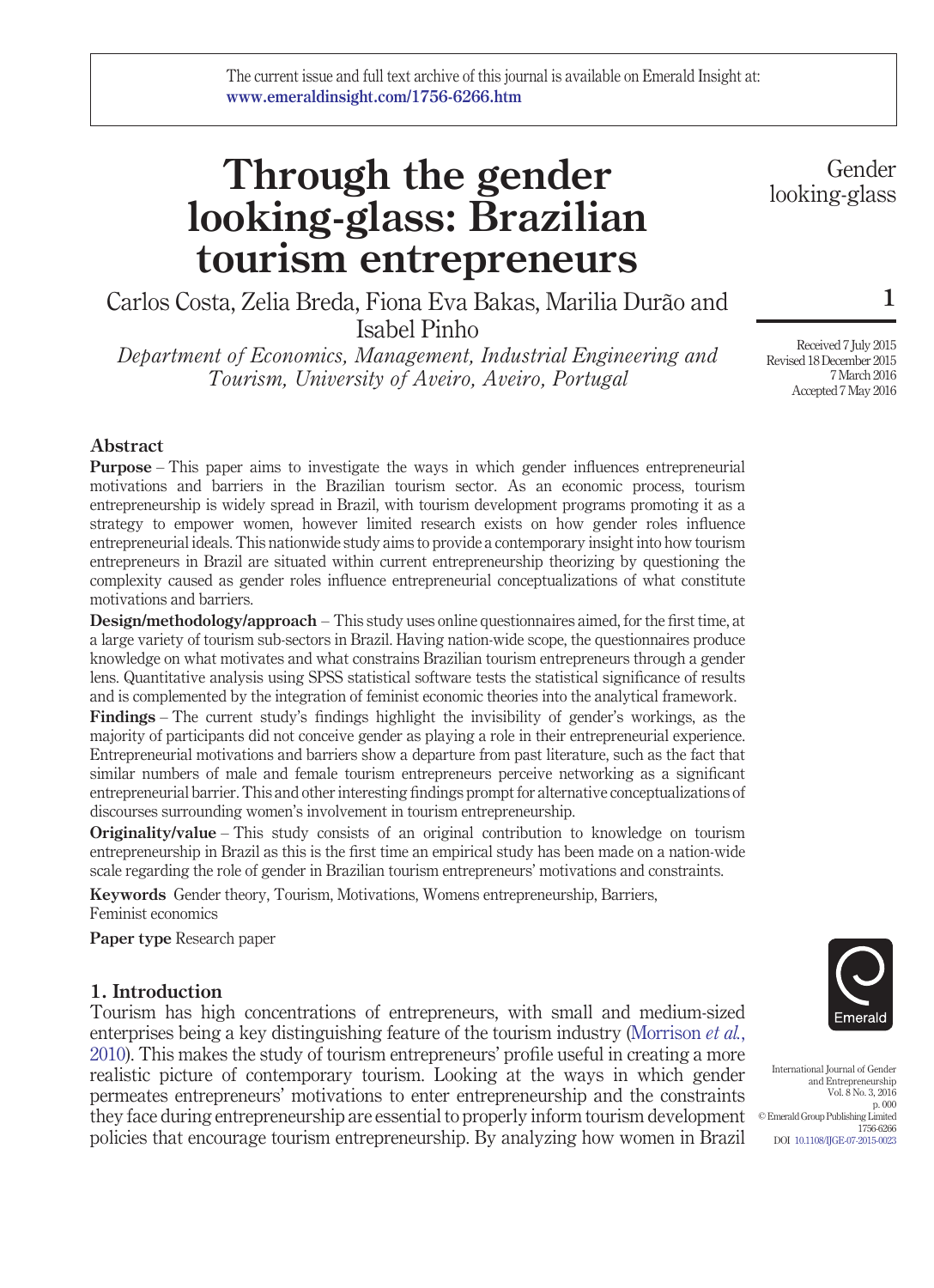experience tourism entrepreneurship, this research addresses gender roles and tourism entrepreneurship in the Latin American context.

Feminist economists frequently use the concept of "gender norms" to critique gender divisions of labour which characterize modern economies [\(Pearse and Connell, 2015\)](#page-22-1). Gender norms are structures of collective constraint that impinge on economic processes by being the differential rules of conduct for men and women and between women and men. Despite wide-spread gender inequalities in wealth and labour, mainstream economics marginalizes gender analyses, as neoclassical economic theory is based on a model of "rational economic man", separate from relationships. However, gender plays a significant role within tourism as women are often encouraged to enter tourism employment because of its flexibility and its "suitability" for women to combine work and family. But in effect, the nature of tourism that allows women to combine work and family, means that gender norms surrounding feminine subjectivities of care are left unchallenged [\(Cohen, 2001,](#page-19-0) [1995\)](#page-19-1).

Entrepreneurship is considered as suited to women as it is seen to allow them flexibility in organizing their work schedule around their caring responsibilities. Women are in fact one of the fastest growing entrepreneurial populations, an expansion that is fuelled by various tourism development projects offering incentives to encourage women to become productive in the neoclassical economic sense [\(Brush](#page-19-2) *et al.*, 2009). The tourism sector attracts large numbers of women to work in tourism, with women making up 55.5 per cent of workers within tourism globally [\(Baum, 2013\)](#page-18-0). The high number of women in tourism is linked to the low entry requirements, for example, for women returning to work after raising a family and to cultural reasons such as employment in housekeeping, laundry, cooking and guest services.

The tourism industry consists largely of medium enterprises (SMEs), which highlights the importance of considering entrepreneurship theorizing within tourism. Tourism employment is characterized by low entry requirements which are attractive to women, because women historically have had fewer opportunities than men to gain employment-related skills (Costa *et al.*[, 2012a\)](#page-19-3). Despite increasing number of women becoming educated, for example, in Brazil, for every 129 women in tertiary education, there are only 100 men [\(UNESCO, 2015\)](#page-23-0), the barriers that women face after they leave education and want to move up the career ladder are significant and often translate into women occupying lower status positions than men.

As women often have primary responsibility for caring activities, part-time and seasonal employment characteristics of tourism work allow women to work on a non-permanent basis, which means that they can combine caring and working activities. Although seasonal tourism work is often very demanding, with long unsociable hours, during the tourism season, female entrepreneurs negotiate household activities with their spouses and other caring relatives. As the negotiation is only seasonal, other family members accept this temporary change in distribution of household activities, as found in recent research on female handicraft entrepreneurs in Crete [\(Bakas, 2015\)](#page-18-1).

However, examining traditional definitions and theories of entrepreneurship reveals a male-dominated bias [\(Green and Cohen, 1995\)](#page-20-0), which is reflected in the prevailing historical discourse that "to think entrepreneur, was to think male" [\(Marlow](#page-22-2) *et al.*, 2009, p. 139). Indeed, academia also reproduces connection between masculinity and entrepreneurship. This is seen in social studies of female entrepreneurs that "implicitly

**2**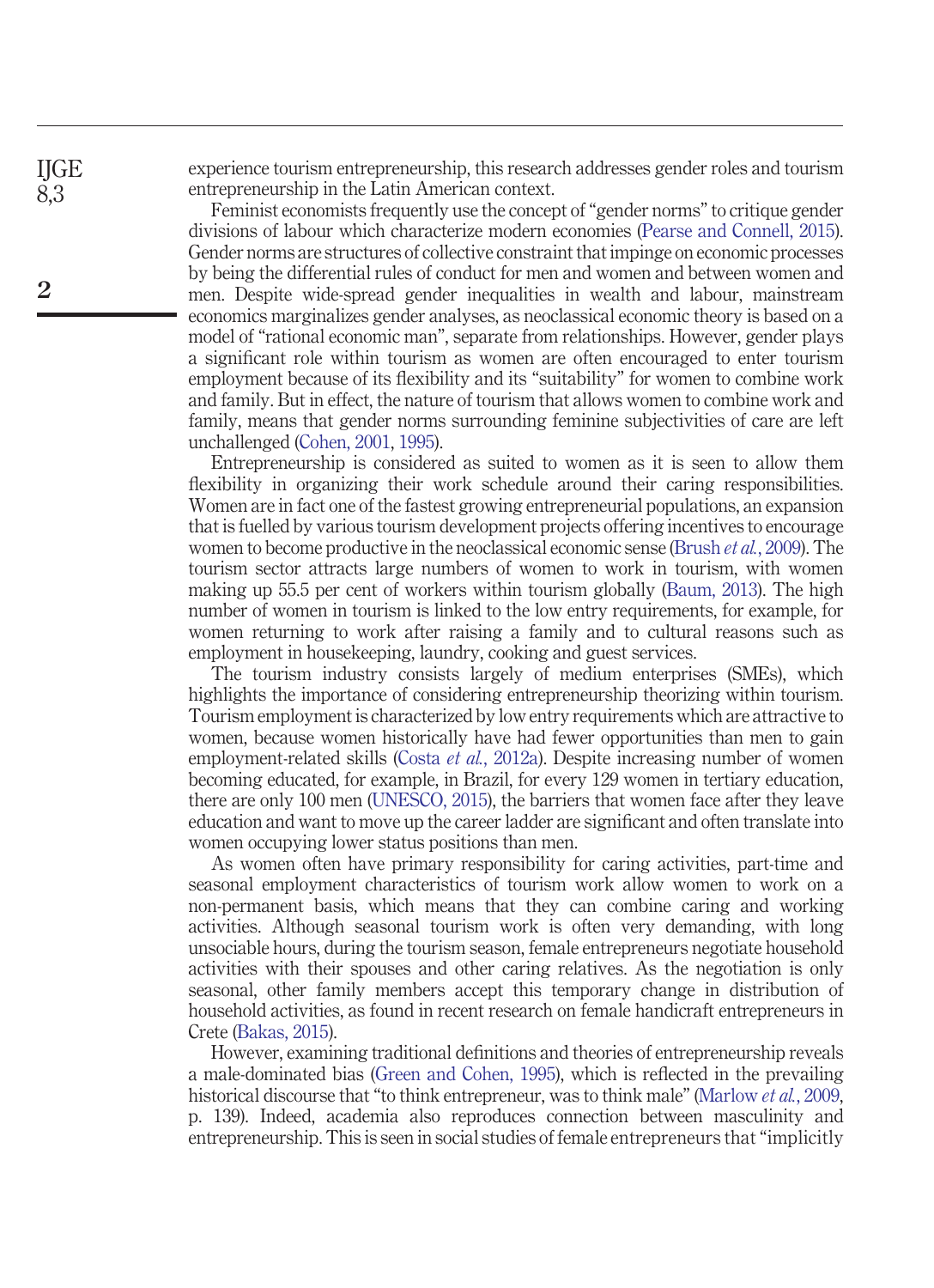reproduce male experience as a preferred normative value" (Bruni *et al.*[, 2004,](#page-19-4) p. 256). Hence, female notions regarding what constitutes entrepreneurship are neglected or seen as different from the norm [\(Ateljevic, 2009\)](#page-18-2). Using feminist economics to question and examine the masculinist values that are deeply embedded within entrepreneurship theory, this study draws conclusions regarding how the male norms within entrepreneurial discourse influence women's entrepreneurial motivations and barriers.

As many factors underlie the decision of becoming self-employed [\(Verheul](#page-23-1) *et al.*, [2006\)](#page-23-1), to fully understand the dynamics of female entrepreneurship and women's contribution to economic growth and development, analysis at the country level is necessary. There is a wide body of literature on entrepreneurship and female entrepreneurship, but there is still limited research on the role played by female entrepreneurs in the Latin American context [\(Weeks and Seiler, 2001\)](#page-23-2). There is even less evidence regarding entrepreneurship in the tourism sector in Brazil, despite Brazil being ranked among the countries with the highest entrepreneurial activity [\(Smith-Hunter and](#page-23-3) [Leone, 2010\)](#page-23-3).

Investigating how gender influences entrepreneurial motivations is significant as women are subjected to different cultural norms to men, hence have different needs in a tourism development context. This study uses questionnaires to find out what Brazilian tourism entrepreneurs perceive as barriers and motivations to entrepreneurship and uses a gender analysis to explore the ways in which gender permeates these motivations and barriers. Hence, this study aims to critique traditional definitions of entrepreneurship through the gender analysis of what tourism entrepreneurs perceive as barriers and motivations to their entrepreneurial engagement in the Brazilian context.

#### **2. Background**

Many development programs, such as the ones implemented by the World Bank, specifically target women encouraging them to engage with entrepreneurship to fulfil their objectives of increasing economic growth [\(Griffin, 2010;](#page-20-1) [Ferguson, 2011\)](#page-20-2). However, although women are often encouraged to partake in economic growth initiatives, gender roles connecting femininity with caring means that they continue to be also held responsible for all household labour [\(Momsen, 2004\)](#page-22-3). Women are often depended upon as primary carers and being entrepreneurs, an extra labour requirement that men rarely have responsibility for [\(Folbre, 2012\)](#page-20-3). This extra labour comprises a significant amount of labour time, as "marginal" economic practices such as household activities actually account for more hours worked than "productive" (e.g. entrepreneurship) sector activities [\(Gibson-Graham, 2008,](#page-20-4) p. 617).

Although globally, men also complete household tasks, gender roles continue to connect responsibility for completing social reproduction with femininity. This creates dissonance between the economic roles (at work and in the household) that women are expected to fulfil and in turn influences how women engage in tourism entrepreneurship [\(Bakas, 2014\)](#page-18-3). Hence, in this section, the main bodies of literature speaking to the ways in which gender influences women's involvement in tourism entrepreneurship are explored.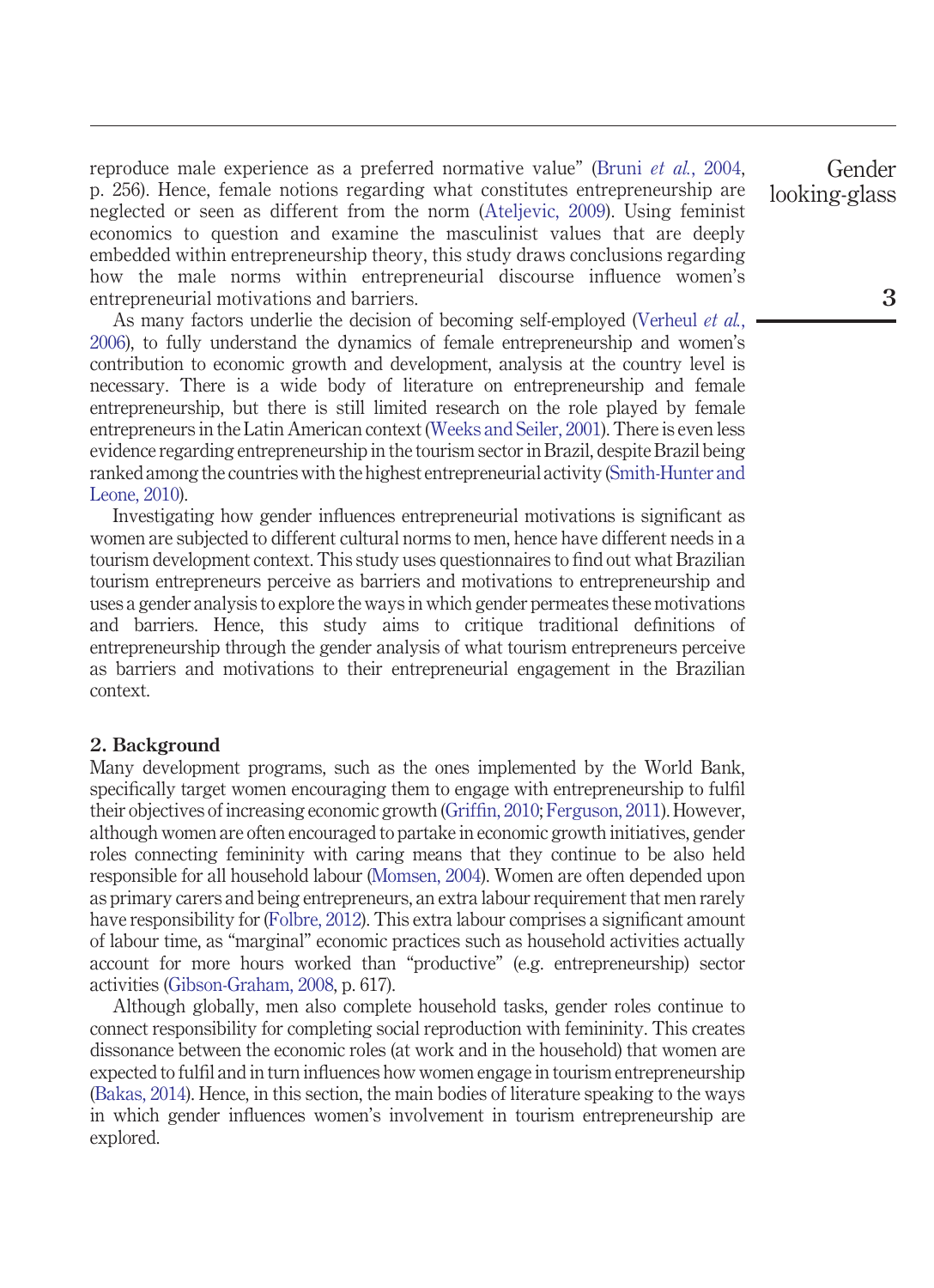#### *2.1 Gender and tourism development*

Development is defined as a "planned project by which resources, techniques and expertise are brought together" [\(Kabeer, 1994,](#page-21-0) p. 69) to increase economic growth. It should not only aim to achieve economic growth but also positive social change with an increase in well-being for the people involved [\(Pearson, 2000\)](#page-22-4).

Tourism is increasingly conceptualized as a legitimate arena to apply development programmes aimed at gender equality, which is indicated by the wealth of funding for tourism projects around the world [\(Ferguson, 2007\)](#page-20-5). However, development is not a "neutral and benign process" [\(Ferguson, 2011,](#page-20-2) p. 240) and in contrast to its promotion as gender-blind, it often contains an explicitly gendered dimension in that women are perceived as "inextricably linked" to the family.

Although women do become involved in paid work because of tourism development, gendered dynamics often prevent tourism entrepreneurship being as beneficial to them as it is to men, as seen in the case of Turkish female entrepreneurs in Göreme, who are limited by gender roles connecting femininity to home-based roles [\(Tucker, 2007\)](#page-23-4). This is partly because the discourse surrounding entrepreneurship is masculinized and so female entrepreneurs find it difficult to conform to "ideal entrepreneur" standards [\(Ahl](#page-18-4) [and Marlow, 2012\)](#page-18-4). This is reflected in the way that women conceptualize barriers to entering entrepreneurship and also in what motivates them to engage in entrepreneurship.

Hence, gender roles influence women's involvement in entrepreneurship. "Gender" encapsulates all the cultural markers a society uses to account for biological difference; however, gender's meaning goes beyond this. It is not exactly something that someone is or something that a person has, it is the mechanism by which notions of what constitutes masculine and feminine are produced and normalized. As such, gender orders social dynamics and pervades all aspects of economic and personal life by being the product of sex-related and socially accepted behaviours, which have become internalized as a natural way of being [\(Beauvoir](#page-18-5) *et al.*, 2000; [Fenstermaker and West,](#page-20-6) [2013\)](#page-20-6).

However, as all women do not have shared realities, there is a need to conceptualize gender as a fluid entity influenced by cultural, religious and politico-economic conditions [\(Singh, 2007\)](#page-23-5). [Boonabaana and Tucker, 2011;](#page-23-6) [Kabeer, 1999\)](#page-21-1) caution that as many development programmes are modelled on Western ideas of what constitutes "empowerment", the *long-term* implications for changes based on the values of outsiders may be catastrophic for communities with very different values. Although much research has been completed in the European context, less has been done in the Latin American context.

## *2.2 Female entrepreneurship in Brazil*

Brazil is the world's fifth largest country in population, with 200.4 million inhabitants, and the world's seventh largest economy with a gross domestic product (GDP) of US\$ 2.246 trillion in 2013 [\(Brazilian Institute of Geography and Statistics, 2014\)](#page-18-6). The total contribution of the Brazilian tourism sector to GDP in 2013 was 9.2 per cent of GDP, and it was forecasted to rise by 5.2 per cent in 2014 and by 4.1 per cent in 2024. Mega events, such as the FIFA World Cup (2014) and the Summer Olympics (2016) are expected to play an important role in Brazilian tourism's growth rate [\(World Travel and Tourism](#page-23-7) [Council, 2014\)](#page-23-7).

**4**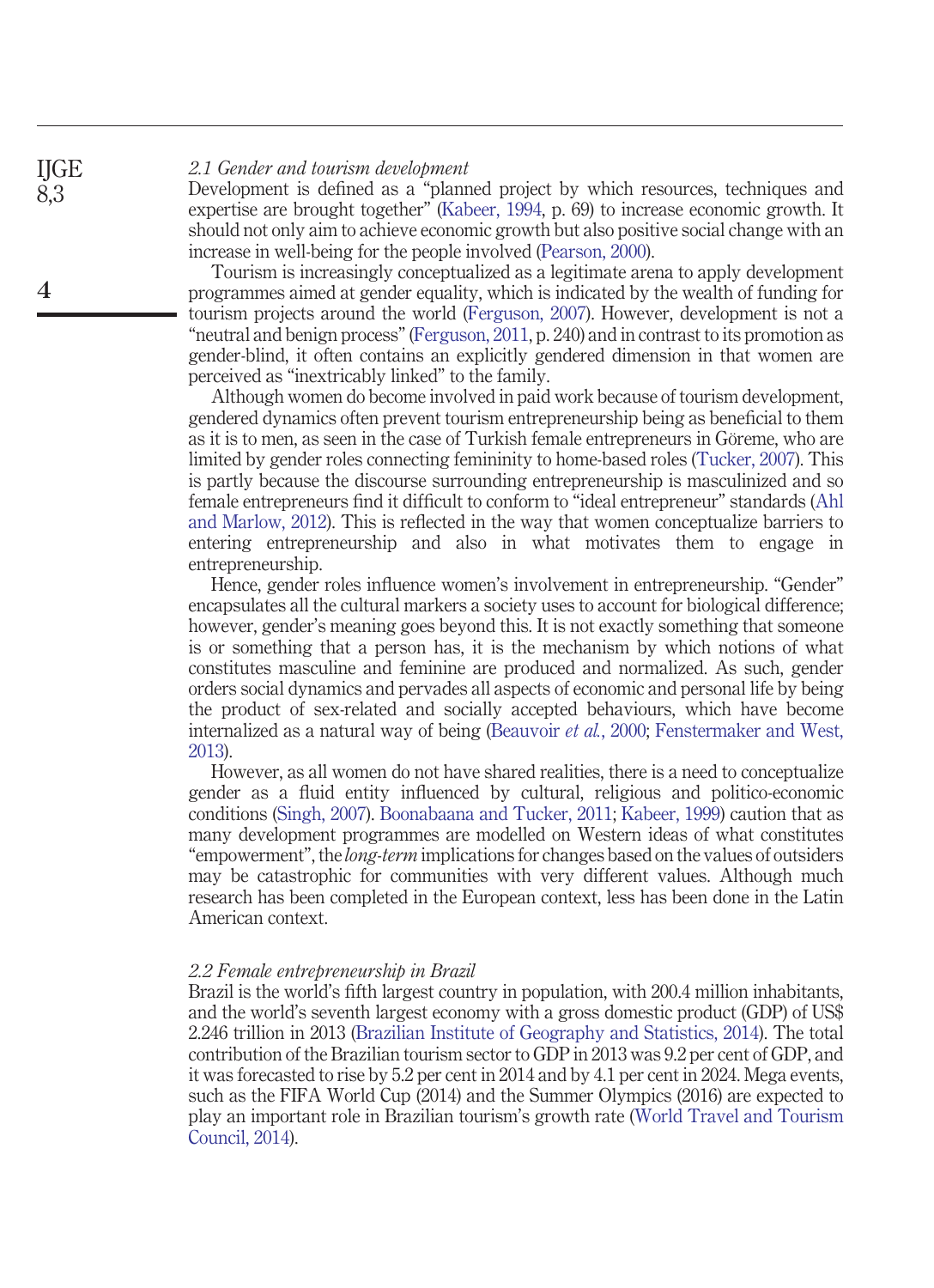Female participation in the labour market in Brazil has increased significantly in the past 50 years, rising from 13 per cent of the labour force in the 1940s to 42 per cent in the 1990s [\(Smith-Hunter and Leone, 2010\)](#page-23-3), illustrating the increasingly significant role of women in productive labour which was fuelled by increasing insecurity of men's work and cuts to social services. Since the 1980s, government organizations, NGOs, The World Bank and the EU have encouraged female engagement in entrepreneurship as a poverty reduction strategy in Brazil, for example, the Northeast tourism development Program in 1994 which cost \$400m and was sponsored by the Inter-American Development Bank [\(Casellas and Holcomb, 2001\)](#page-19-5).

Services are one of the main economic activities in Brazil, accounting for more than 1,070,000 enterprises, mostly small and medium-sized [\(IBGE, 2014a\)](#page-21-2). The tourism industry in Brazil, in particular, has been growing significantly for the past years, with many areas (e.g. accommodation, food and beverages, transports and entertainment) receiving considerable investment from both the public and the private sectors. According to the [World Bank Economy Rankings \(2015\),](#page-23-8) measuring the "ease of doing business", Brazil occupies the ninth position within the Latin America and Caribbean region. This high classification means that the regulatory environment is more conducive to starting and operating a business. Looking more specifically at the indicator of "ease of starting a business", Brazil moves up to 6th place, albeit drastically dropping to the 15th place when the "ease of getting credit" is analyzed.

Data from 2012 show that in Brazil, for the first time, women represented 58.5 per cent of the workforce (more than 619,000 salaried workers) [\(IBGE, 2014b\)](#page-21-3). This is significant as it means that gender roles connecting femininity to primary caring roles are altering. As more women enter the workforce, more gender role negotiations surrounding responsibility for social reproduction occur, which transfer into economic roles, with the result of more women engaging in entrepreneurship. Although tourism contributes 9.2 per cent to GDP in Brazil and an increasing number of women engage in tourism labour as entrepreneurs, there is a lack of literature on how gender roles influence female tourism entrepreneurship in Brazil [\(World Travel and Tourism](#page-23-7) [Council, 2014\)](#page-23-7).

#### *2.3 Motivations to start a new business*

The longest standing conceptualization of entrepreneurial motivations classifies them into opportunity and necessity motivations [\(Stephan](#page-23-9) *et al.*, 2015). Necessity motivations are also called "push" factors and describe the situation when one starts engaging in entrepreneurship because of the loss of a job and the lack of alternatives. Opportunity motivations, also referred to as "push" factors, describe the situation when people engage in entrepreneurship because they seize market opportunities and for profit-making.

Past literature on entrepreneurship in Brazil has focused on these binaries, reporting how opportunity-motivated entrepreneurship has dominated since 2003, with 70 per cent of female entrepreneurs being classified as opportunity entrepreneurs and 30 per cent as necessity entrepreneurs [\(Kelley](#page-21-4) *et al.*, 2013; [Macedo](#page-19-6) *et al.*, 2014). Usually, however, it is a combination of necessity and opportunity motivations that encourage people to become entrepreneurs. Although it is useful to use the necessity-opportunity differentiation as a starting point, separating motivations in this dualistic manner serves to oversimplify entrepreneurial motivation [\(Stephan](#page-23-9) *et al.*, 2015).

Gender looking-glass

**5**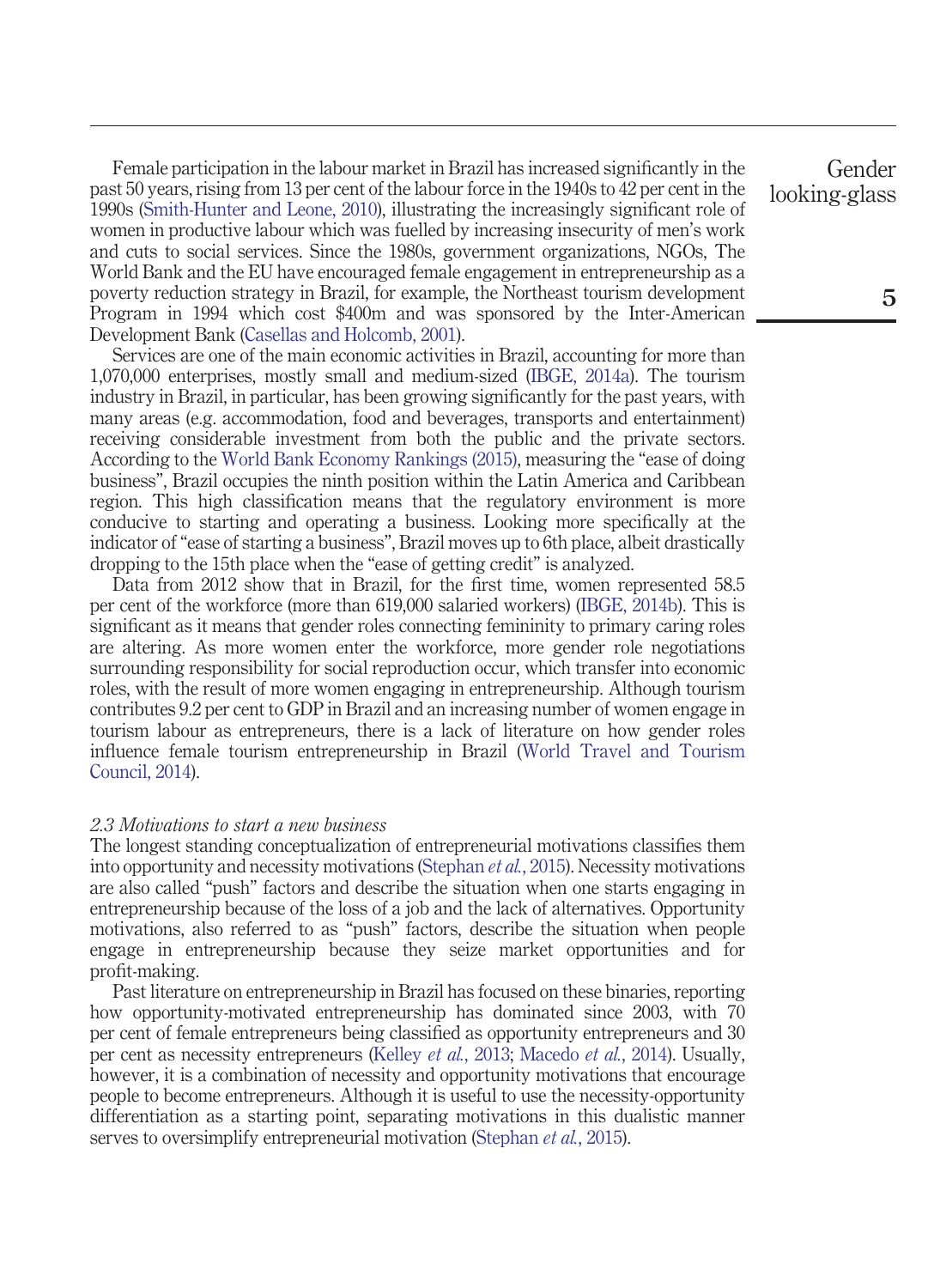The high dominance of female entrepreneurs who flexibly combine work with childcare constitute what [Jayawarna](#page-21-5) *et al.* (2013, p. 47) term the "convenience entrepreneurs" vs the predominance of men in the "economically-driven entrepreneurs" group. This difference highlights how gender roles influence entrepreneurial motivations. "Convenience" entrepreneurs strive to achieve a work-family balance through their entrepreneurial involvement, whereas "economically driven" entrepreneurs are less driven by goals of work-family balance achievement. The fact that more female entrepreneurs are "convenience" entrepreneurs also demonstrates how gender roles influence entrepreneurial motivations as women are often motivated to become entrepreneurs to contribute to the family income whilst continuing to take primary carer responsibility. The evolution of the term "Mumpreneurs" [\(Ekinsmyth,](#page-20-7) [2011,](#page-20-7) p. 104) to describe mothers who also "do" entrepreneurship as a secondary occupation to their main task of mothering illustrates how embedded within society the disassociation between motherhood and economic activity is. Although a new term evolved to describe women who combine motherhood with entrepreneurship as "mumpreneurs", no special phrase was coined for fathers who are entrepreneurs as their involvement in economic activities is taken for granted. However, complexity characterizes the dichotomous categorization of motivations according to gender, as two-thirds of the male-dominated, "economically driven entrepreneurs" in [Jayawarna](#page-21-5) *et al.*['s \(2013\)](#page-21-5) study also limit their work hours because they have childcare responsibilities. Hence, the normalization of "unbounded" masculinity upon which notions of entrepreneurship theory rest is brought into focus [\(Ahl, 2006\)](#page-18-7).

With regards to the type of motivations entrepreneurs have, these are very diverse. [Kirkwood \(2009\)](#page-21-6) identified four key drivers of entrepreneurial activity in scholarly literature:

- (1) a desire for independence;
- (2) monetary motivations;
- (3) work-related motivations (e.g. unemployment and redundancy or lack of career prospects); and
- (4) family-related motivations.

Elsewhere, more drivers are identified, such as personal development; improved social status; opportunity to innovate; emulation of role models; and contribution to community welfare [\(Jayawarna](#page-21-5) *et al.*, 2013). Regarding Brazilian entrepreneurs' motivations to become an entrepreneur, a recent study finds that 50 per cent of them believe they have the required skills, knowledge and experience to start a new business, irrespective of sex [\(Macedo](#page-19-6) *et al.*, 2014). However, there is limited in-depth research on what motivates female entrepreneurs in Brazil specifically to enter tourism entrepreneurship and if there is any difference between male and female entrepreneurial motivations in Brazil.

# *2.4 Gendered constraints to entering entrepreneurship*

Although various structural and social motivations exist for entering entrepreneurship, there are a number of constraints or barriers to setting-up one's own business, which should be taken into consideration when creating depictions of the tourism entrepreneurial reality.

**6**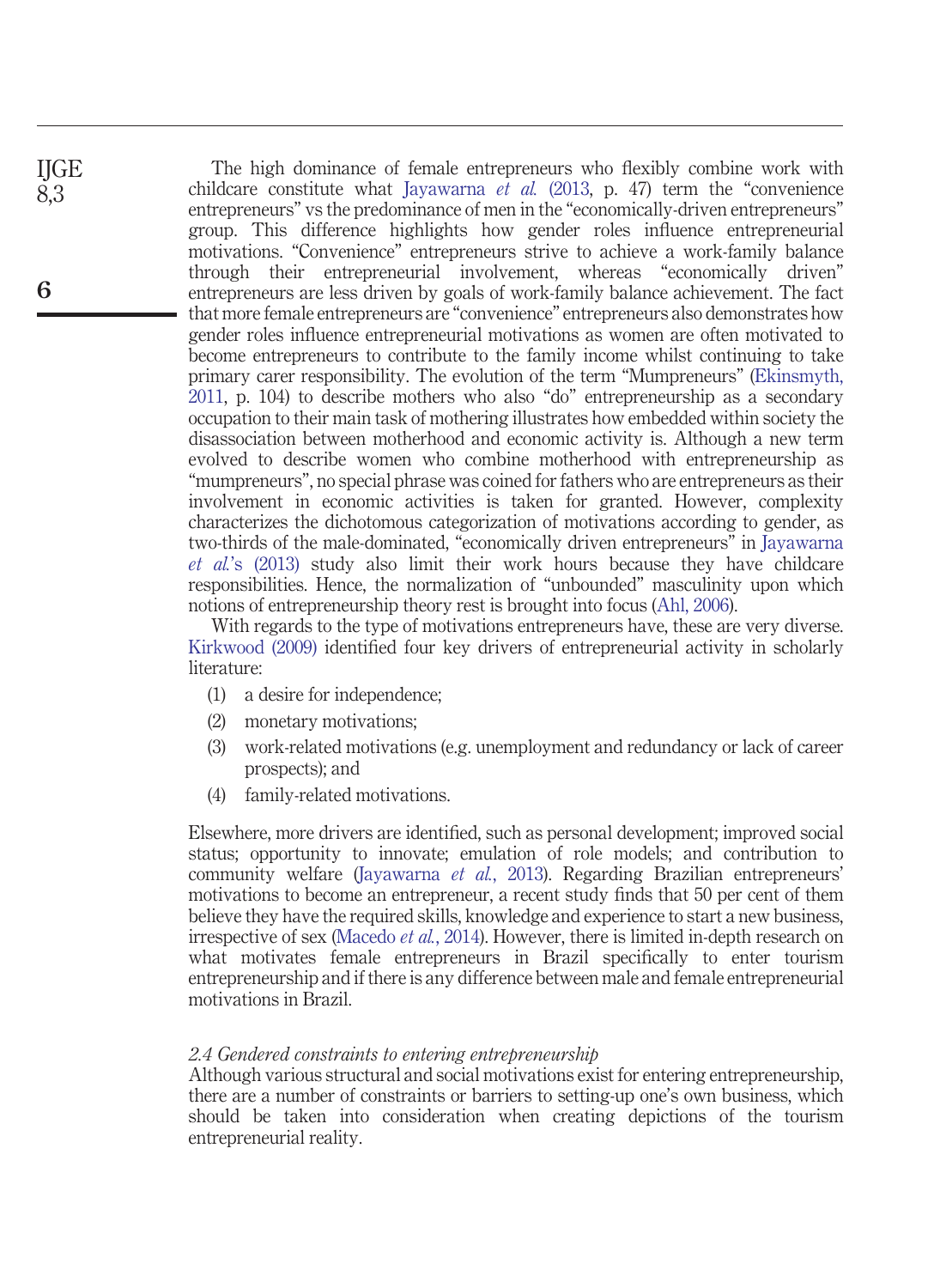[de Bruin](#page-19-7) *et al.* (2007, p. 330) found that entry into entrepreneurship is shaped by "self-perceptions", which can also be termed as emotional or cognitive factors. The individual entrepreneur's self-confidence levels stem from the entrepreneur's self-perception and are heavily influenced by gender roles, as what a man or a woman "can" or "cannot" do are socially ascribed [\(Butler, 2004\)](#page-19-8). As [Langowitz and Minniti](#page-21-7) [\(2007,](#page-21-7) p. 357) comment:

[...] perception explains an important portion of the difference in entrepreneurial propensity across genders since men tend to perceive themselves in a more optimistic light and, as a result, have stronger incentives to start new businesses.

The gender differences in perception talk to the ways in which gender roles have become so embedded within people, that they permeate the way entrepreneurs conduct themselves [\(Hughes](#page-21-8) *et al.*, 2012). For example, men perceive themselves in a more optimistic light as entrepreneurs, because of the masculine discourse surrounding entrepreneurship, which makes them feel more comfortable in entrepreneurial roles than women do.

Indeed, although some constraints are common to both men and women, the latter seem to be more disadvantaged. Some of the constraints women in particular face when wanting to become entrepreneurs are a non-conducive social, legal and policy environment for women to do business in; long hours spent on unpaid work (taking care of families, engaging in subsistence agriculture); and a lack of business knowledge [\(Otobe, 2014\)](#page-22-5).

There are structural aspects that influence the optimism men feel within entrepreneurship, such as male-favourable financing products (e.g. loans), labour laws and public policies [\(Fine and Milonakis, 2009\)](#page-20-8). The dominance of masculinity within institutions often acts to invisibly exclude women from gaining funding through institutional gender regimes. Indeed, several studies claim that women experience additional disadvantages, compared to men, when seeking finance for entrepreneurial activity [\(Greene](#page-20-9) *et al.*, 2001; [Marlow and Patton, 2005;](#page-22-6) [Mijid and Bernasek, 2013;](#page-22-7) [OECD,](#page-22-8) [2008\)](#page-22-8).

This is also one of the reasons why development programmes target women specifically in their funding programs, for example, the microcredit initiatives developed to help female entrepreneurs in India [\(Lingam, 2008\)](#page-22-9). However, these microcredit funding programmes can also be influenced by wider gender roles as illustrated in a study in Pakistan where only 27 per cent of female recipients of microloans actually decided how to use the loan themselves [\(Mahmood, 2011\)](#page-22-10). Despite this, [Marlow and Patton \(2005\)](#page-22-6) point out that there are conflicting opinions regarding the existence of gender bias in financing women, mainly because such discrimination is difficult to be empirically verified.

However, some female entrepreneurs are less concerned about discrimination in financing than they are about maintaining a work-family balance. In Brazil, female business owners in the South and Northeastern regions [\(Machado](#page-22-11) *et al.*, 2003; [Gomes](#page-20-10) *et al.*[, 2005\)](#page-20-10) do not perceive lack of access to financial resources as a very significant constraint, it coming second in rank to the difficulty of reconciling family and work lives. As women are expected to carry the burden of a double – or triple – working day, many Brazilian women see this as a challenge [\(Jonathan, 2011\)](#page-21-9).

Gender looking-glass

**7**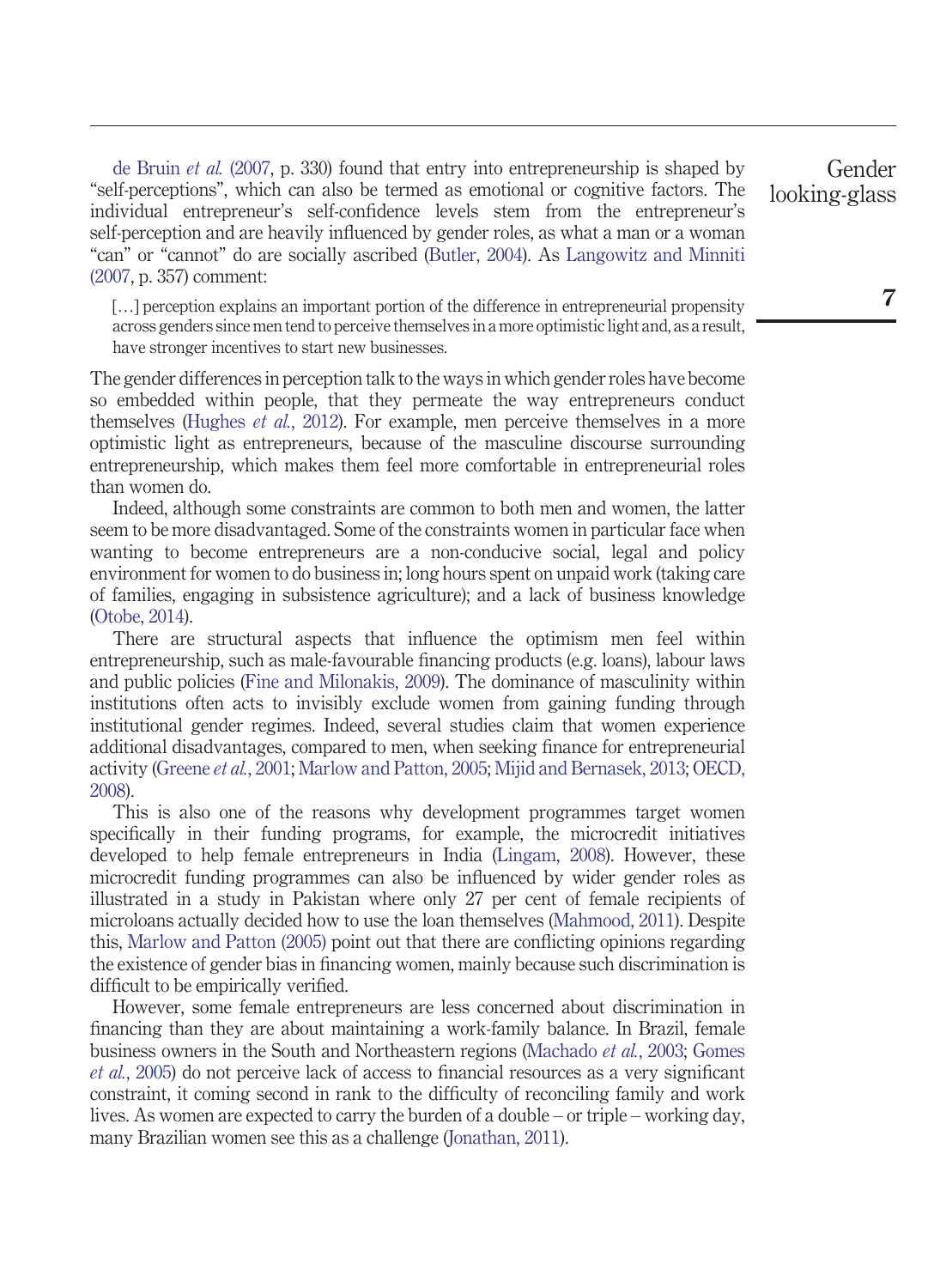Other gendered challenges that female entrepreneurs face are related to perceptions regarding their abilities as entrepreneurs. For example, risk aversion, which is often perceived as a feminine trait, may act as a constraint to women's entrepreneurial activities. However, although risk aversion is blamed for female entrepreneurs ceasing entrepreneurial activity, it does not prohibit them from taking the initial plunge of starting a business. As [Fossen \(2012,](#page-20-11) p. 1795) says: "Women's higher estimated risk aversion explains the largest part of their higher exit rate but only a small portion of their lower entry rate". This creates a paradox, as risk-taking is often higher at the beginning of a business venture.

Another problem female entrepreneurs are perceived to face because of gendered norms surrounding women's competence as businesswomen relates to the lack of access to financial resources. Recent research on the ways in which financial institutions chose to finance entrepreneurs shows that capital providers reward masculine business characteristics to the disadvantage of women [\(Eddleston](#page-20-12) *et al.*, 2014). Findings from [Smith-Hunter and Leone \(2010,](#page-23-3) p. 95) also show that "government [state and federal] regulations related to the startup and operation of their businesses" act as a hindrance to their development. Other studies, such as one conducted in Brazil, show that excessive bureaucracy, high taxes and difficulties in obtaining credit are a concern for many entrepreneurs (Schlemm, 2007 cited in [Jonathan, 2011\)](#page-21-9). These examples highlight how gender influences entrepreneurship, as these are issues that influence all entrepreneurs, but female entrepreneurs have an added disadvantage because of masculinized entrepreneurial discourse.

#### **3. Methods**

This study is part of a wider research project that was developed in Portugal over the past three years [\(Carvalho](#page-19-9) *et al.*, 2014, [2012a,](#page-19-3) [2012b,](#page-19-10) [2014,](#page-19-11) [2013,](#page-19-12) [2013\)](#page-19-12). One of this project's objectives was to test part of the methodological framework in other countries so that cross-national comparisons could be established and the methods could be tested at an international level. Brazil was chosen to conduct an exploratory study. Brazil was considered as a good case study partly because some of the project team members are Brazilian academics and, hence, facilitated better access to potential participants in the study. Brazil was also chosen because such a study has not been conducted before in Brazil and also because Brazil has very high number of female entrepreneurs. Because of the convenience and affordability of applying an online questionnaire, only a quantitative approach was considered.

The empirical study underlying the present research was based on an online survey applied to Brazilian tourism enterprises registered in CADASTUR – a database of individuals and enterprises that operate within the tourism field administrated by the Brazilian Ministry of Tourism (in cooperation with the official federal tourism bodies). As the registration in CADASTUR is optional for some companies and as some sub-sectors are not accounted for within this database (namely those from the public sector or education institutions)[\[1\]](#page-18-8), an accurate identification of the overall population is not possible. Given this lack of information on the approximate number of companies operating within the tourism sector in Brazil and the difficulty in obtaining a substantial number of contacts to target specific companies (as the population is too large), a convenience sample was considered to fit the purpose of this exploratory study. Despite the database not covering the totality of tourism entrepreneurs in Brazil, it does provide

**IIGE** 8,3

**8**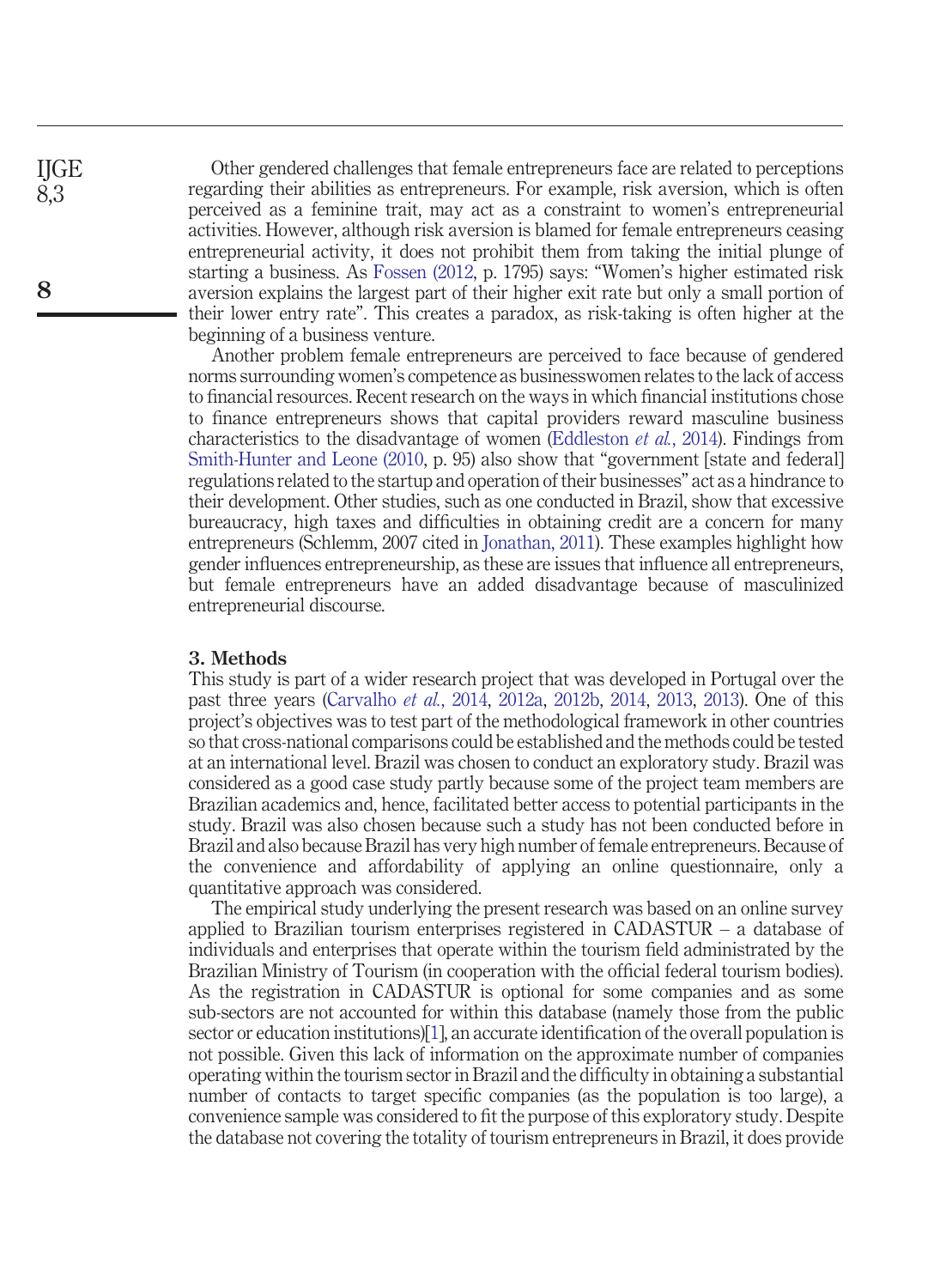a good overview of the industry, covering a variety of tourism subsectors, such as travel agents and tourism-related sports and recreation services, rather than just the hotel and restaurant sectors.

The questionnaire was advertized through the project's website, social networks and personal contacts from Brazilian fellow researchers. National and regional business associations, unions and representatives of the sector were also contacted to disseminate the questionnaire amongst their members. Regarding the target population, the questionnaire targeted male and female tourism managers. The items within the questionnaire were identified from entrepreneurship and gender literature. The measurement instrument was developed within the larger project and intended to analyze the respondent's level of agreement (through Likert scales/items) to each one of the topics. A pre-test was applied to guarantee the validity of the questionnaire. Thus, the nature of the statistical analysis is mainly descriptive. As the multiple Likert questions do not form a scale reliability tests such as Cronbach's coefficient alpha were not applied. Groupings of barriers were made based on previous literature [\(Navarro](#page-22-12) *et al.*[, 2012\)](#page-22-12).

The survey was carried out from April 2014 to December 2014, and a total of 471 questionnaires were collected. Although this research is part of a wider study on gender and tourism labour, as 75 per cent of the study respondents  $(N = 313)$  declared themselves as entrepreneurs[\[2\]](#page-18-9), the significance of investigating the role of gender in tourism entrepreneurship was apparent.

Although the generalization of results to the population is not possible, the sample size allows for consistent findings and the identification of important and statistically significant trends.

Quantitative analysis was used to gain access to a wide range of the population in Brazil and was applied to explore patterns and relationships in the role of gender in participants' motivations to become entrepreneurs and in the barriers/constraints they encountered when trying to create their own businesses. We accept that providing a profile of a "typical" entrepreneur is essentializing [\(Mirchandani, 1999\)](#page-22-13), as men and women are increasingly perceived as not having shared realities [\(Kabeer, 1999\)](#page-21-1) Hence, the entrepreneurial motivations and barriers presented in this study are representative of Brazilian tourism entrepreneurs' motivations and barriers within the study's specific context.

The software IBM SPSS (v. 21) was used for the quantitative data analysis. Univariate and bivariate statistical techniques were applied through exploratory and inferential methods, and a 5 per cent level of significance was adopted.

## **4. Analysis**

Findings from the most recent Global Entrepreneurship Monitor report from Brazil [\(Macedo](#page-19-6) *et al.*, 2014) suggests that entrepreneurship is not gender-sensitive, with both men and women having the propensity to engage in an entrepreneurial activity in equal numbers (17.2 and 17.4 per cent, respectively). However, when looking at established business owners, entrepreneurial activity is more clearly dominated by men, which shows how cultural, societal and economic factors influence entrepreneurs' profiles [\(Macedo](#page-19-6) *et al.*, 2014). In this study's sample, of the total number of entrepreneurs, 59.4 per cent were male and 40.6 per cent were female. This is in line with general trends for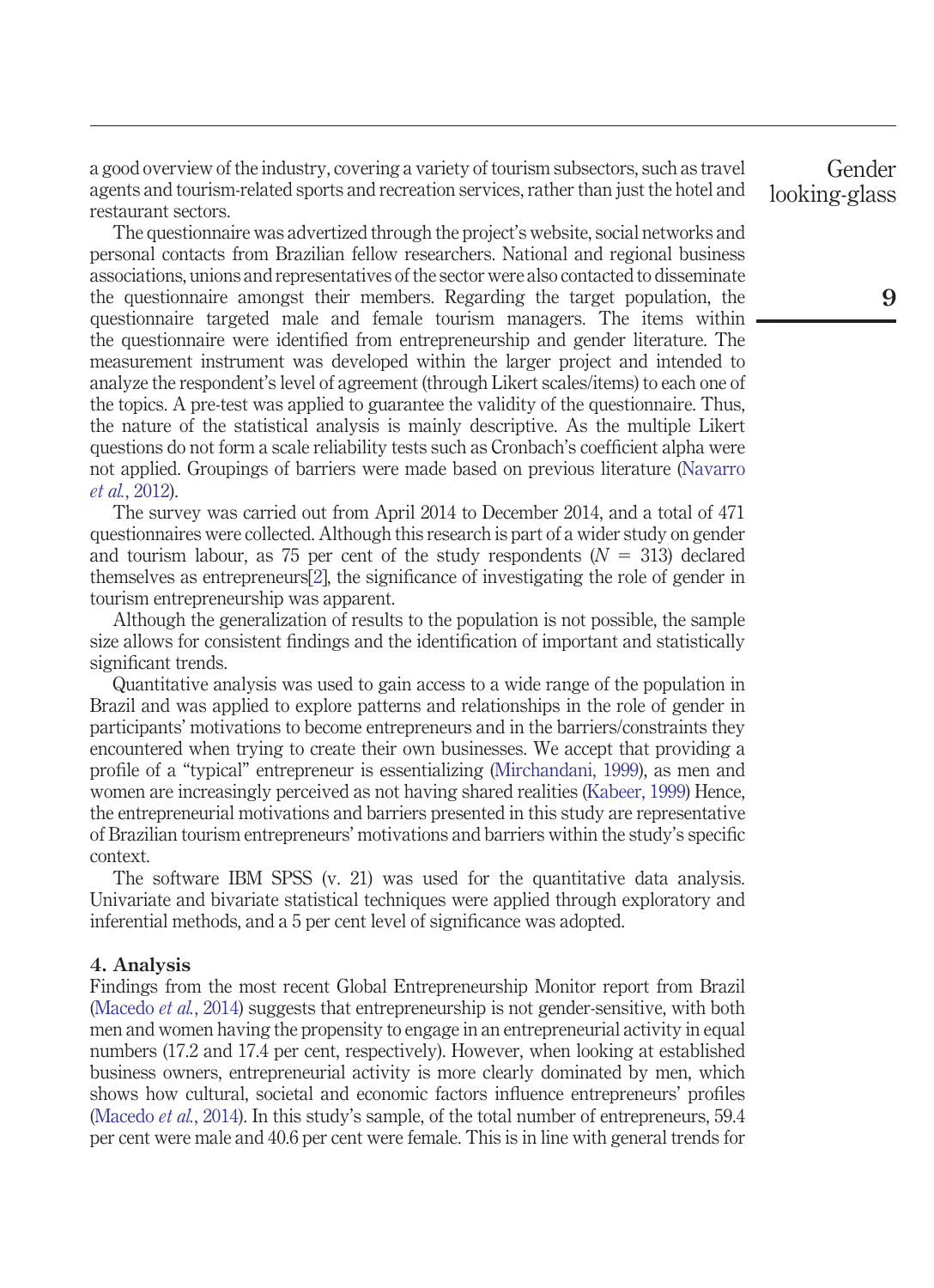entrepreneurship in Brazil, where there are slightly more male entrepreneurs than female (52.2 vs 47.8 per cent) [\(Macedo](#page-19-6) *et al.*, 2014). **IIGE** 

## *4.1 Entrepreneurial motivations*

When asked about what motivated them to set up their own business in tourism, the majority of respondents (47.0 per cent) evoked reasons of entrepreneurship involvement helping them to fulfil personal and professional goals. In a wider study of Latin American entrepreneurs, it was also found that personal fulfilment was the main reason underlying the creation of new businesses in Brazil [\(Smith-Hunter and Leone 2010\)](#page-23-3).

However, slightly lower percentages of male (43.5 per cent) to female (52.0 per cent) entrepreneurs chose "personal/professional fulfilment" as the main reason for entering entrepreneurship. Looking at other studies on female entrepreneurs conducted in Brazil, personal fulfilment features highly on female entrepreneurs' motivations list. A study of 149 female entrepreneurs in Rio de Janeiro found that personal values, along with the ability to control their businesses without just following orders, were the two main motivations for women entering entrepreneurship [\(Jonathan, 2011\)](#page-21-9). Southern Brazilian female entrepreneurs who participated in the study by [Machado](#page-22-11) *et al.* (2003) also cited personal fulfilment as a very important motivation factor.

Although overall, when looking at [Figure 1,](#page-9-0) male and female entrepreneurs seem to rank motivations for entering entrepreneurship in a similar manner, there are some motivations which are gender-specific. Looking deeper into the type of motivation can reveal how gender roles and perceptions of entrepreneurship are altering in Brazil, which is still subjected to patriarchal structures [\(Moghadam, 2005\)](#page-22-14).

The simplest manifestation of gender is the difference between male and female entrepreneurial motivations. Although female entrepreneurs are presented as getting satisfaction by creating work-family synergies, male entrepreneurs are presented as getting satisfaction by obtaining family support at home and minimizing their contribution to create work-family strategies [\(Eddleston and Powell, 2012\)](#page-20-13). Hence, past literature speaks to women predominating as "convenience" entrepreneurs and men as "economically driven" entrepreneurs.

<span id="page-9-0"></span>

 $\overline{8}$  3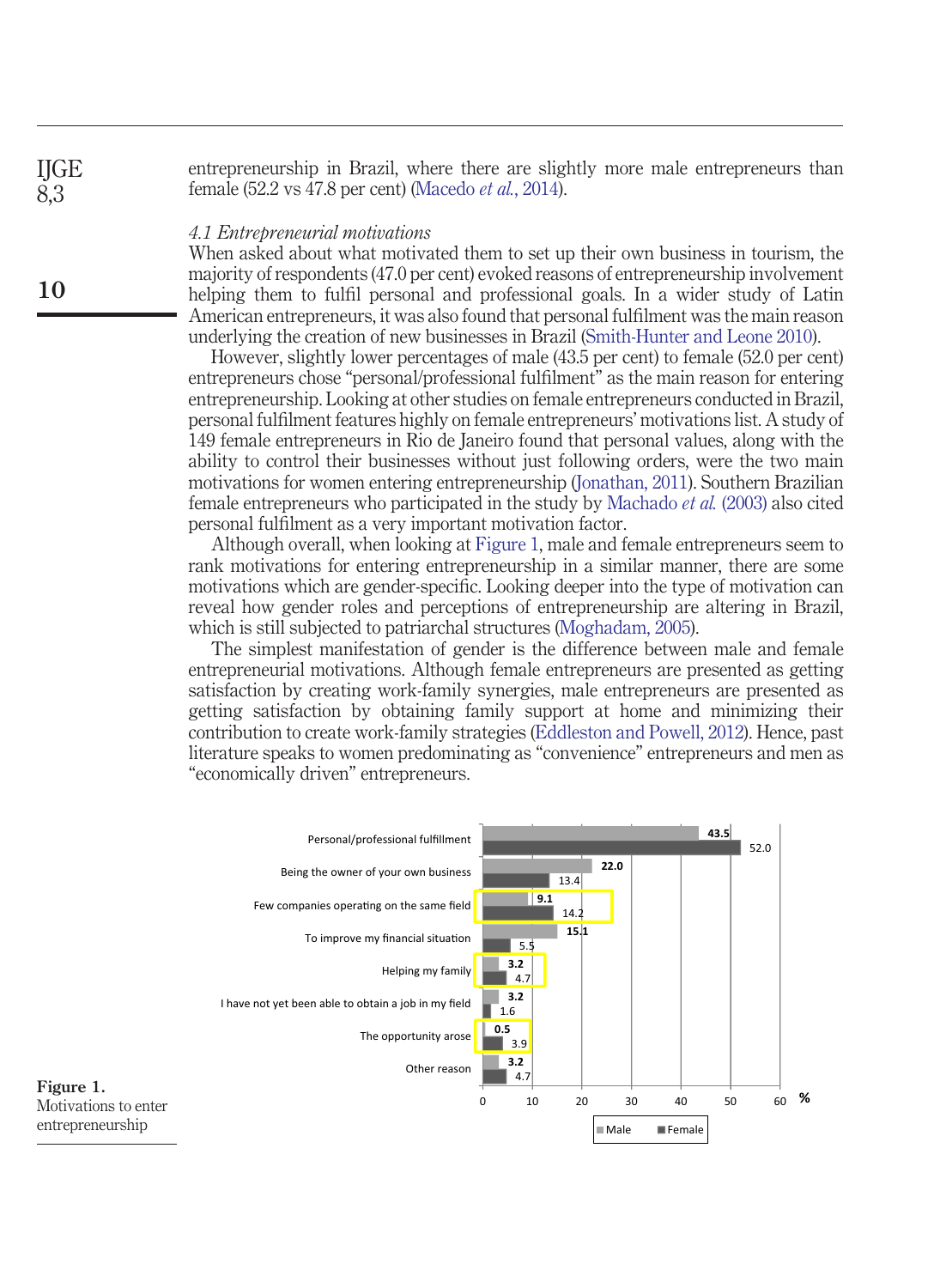This permeation of gender into entrepreneurial motivations is also seen in the current study, where 15.1 per cent of male entrepreneurs (and only 5.5 per cent female entrepreneurs) cited the motivation of "improving my financial situation" as the prime reason for opening their business. A high percentage (22.0 per cent) of male entrepreneurs (vs 13.4 per cent female entrepreneurs) also cited "being the owner of your own business" as the prime motivation for engaging in entrepreneurship. Both of these motivations are strongly related to masculine ideals of success, illustrating how the "the heroic independent male" model is still prominent within entrepreneurial discourse [\(Brush](#page-19-2) *et al.*, 2009). The ideal of "rational individual", who operates in isolation from his/her family, is present in much neoclassical economic theorizing, and this influences how entrepreneurs perceive themselves and how they express themselves as entrepreneurs.

Looking at the motivation called "few companies operating in the same field", this translates into an opportunity-driven reason for engaging in entrepreneurship, as it shows that the entrepreneur has identified a niche in the market and utilized this in their favour. This was a motivation for more women (14.2 per cent) than for men (9.1 per cent). Although it seems that men adhere more closely to the neoclassical entrepreneurial model than women by acting as rational profit-seeking individuals, we find that female entrepreneurs are actually "more" entrepreneurial, as more female than male entrepreneurs cite opportunity recognition as a prime motivation. According to the entrepreneurship theory, "the recognition and development of new opportunities is at the heart of entrepreneurship" (Tang *et al.*[, 2012,](#page-23-10) p. 77). Indeed, an entrepreneur is commonly perceived as "someone who perceives an opportunity and creates an organization to pursue it" [\(Bygrave, 1997,](#page-19-13) p. 2).

The gender-biased nature of this opportunity-driven motivation is further confirmed by another category of motivation, the one named "the opportunity arose", which 3.9 per cent of female entrepreneurs chose in comparison to only 0.5 per cent male entrepreneurs.

Looking at the motivation "helping my family", more female (4.7 per cent) than male entrepreneurs (3.2 per cent) chose this as their primary motivation for becoming a tourism entrepreneur. This difference in motivation is largely because of gender roles that connect femininity with primary carer position. Past literature shows that female entrepreneurs often cite motivations that reinforce stereotypes of female primary responsibility for caring, such as "having more control on the hours they work" and "accommodating professional goals alongside personal responsibilities" [\(McGowan](#page-22-15) *et al.*[, 2011,](#page-22-15) p. 55), whereas for men, motivations are connected to balancing work responsibilities and earning potential, in adherence to gender roles connecting masculinity to primary breadwinning roles [\(Mattis, 2004\)](#page-22-16). These are two observations from past literature that are also observed in the present study, but not as prominently as would be expected.

Moving from what motivates participants to what demotivates them, the next section analyzes how gender roles influence the barriers Brazilian tourism entrepreneurs consider the most important to their entrepreneurial progress.

#### *4.2 Barriers to tourism entrepreneurship*

To determine what barriers tourism entrepreneurs face in Brazil and to analyze the role of gender in these barriers, entrepreneurs were asked to rank the 13 barriers in terms of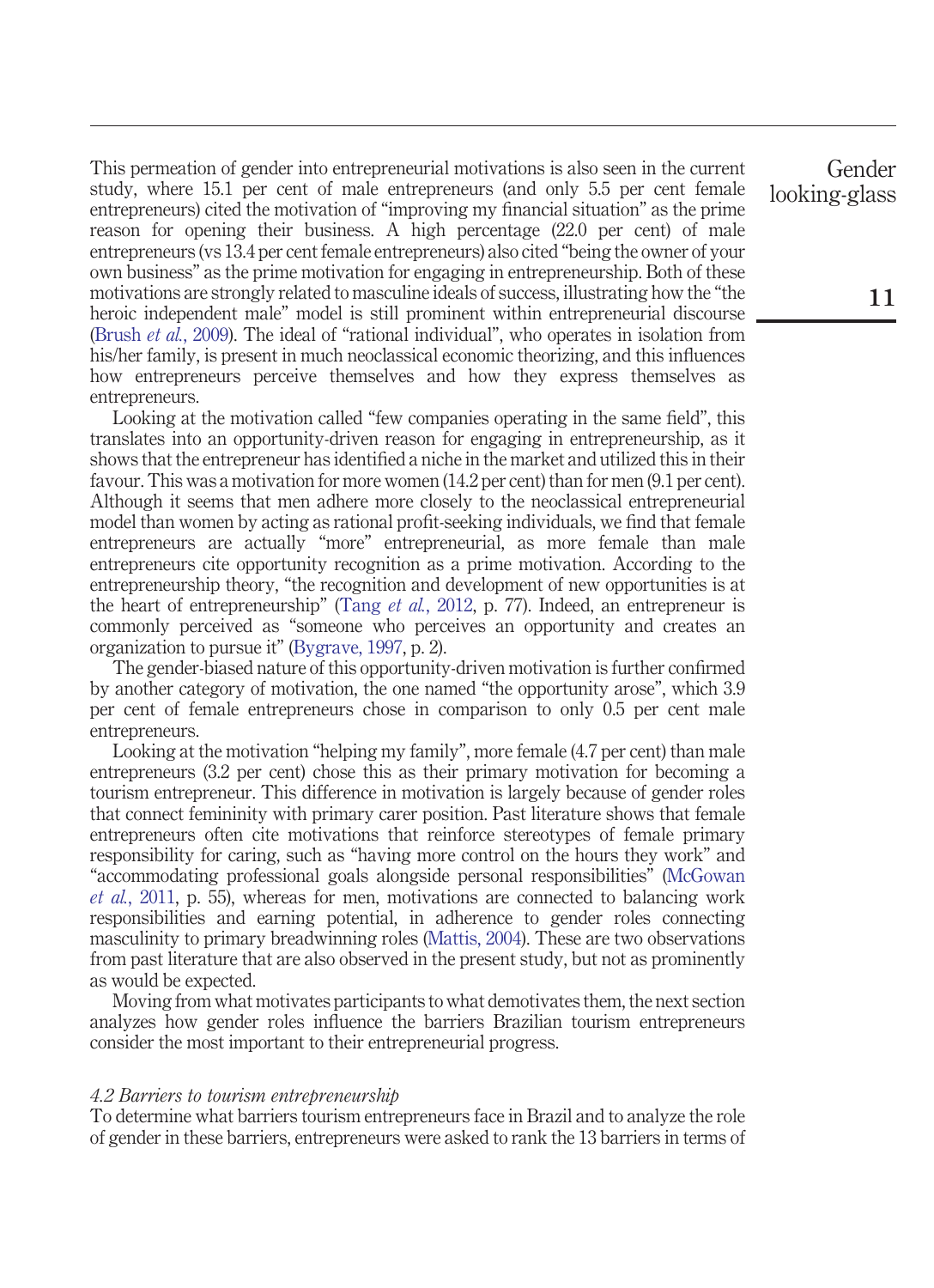importance to them, using a five-point Likert scale. These barriers are depicted in [Figure 2,](#page-11-0) where the relative percentages of male vs female entrepreneurs that consider the barrier to have "quite a lot" and "a great deal" of influence on their entrepreneurial venture's creation, are represented by bars.

Barriers to entrepreneurship are categorized in [Figure 2](#page-11-0) here according to what type of barrier they are, i.e. contextual, socio-demographic and cognitive, as described by [Navarro](#page-22-12) *et al.* (2012). This separation of barriers helps identify which barriers are the result of external barriers (contextual), barriers one is "born-into" (socio-demographic) and barriers that are related to one's character (cognitive).

*4.2.1 Contextual barriers.* Exploring if contextual factors have a similar effect on both male and female entrepreneurs can provide valuable insight into the ways in which gender permeates entrepreneurship. Looking at [Figure 2,](#page-11-0) the complexity of labour laws is perceived by more male (53.1 per cent) than female (47.9 per cent) participants as significant barriers to entrepreneurship. Difficulty in accessing funding is also perceived as a barrier to entrepreneurship by more male (44.5 per cent) than female (39.1 per cent) participants. Only the barrier concerning the excess and complexity of public policies revealed marginally statistically significant differences ( $U = 11,460.000; W =$  $27,\!391.000; p=0.055$ ), with  $55.1$  per cent male participants stating this as a main barrier to entrepreneurship, vs 42.1 per cent of female participants.

In the current study's sample, only slightly more men than women marked these contextual barriers as significant to their progress, which is interesting as several studies claim that women, compared to men, experience additional disadvantages when seeking finance for entrepreneurial activity; and when dealing with public policies [\(Greene](#page-20-9) *et al.*, 2001; [Marlow and Patton, 2005;](#page-22-6) [Mijid and Bernasek, 2013;](#page-22-7) [OECD, 2008\)](#page-22-8). This is particularly true within countries where highly patriarchal regimes apply

<span id="page-11-0"></span>

**12**

IJGE 8,3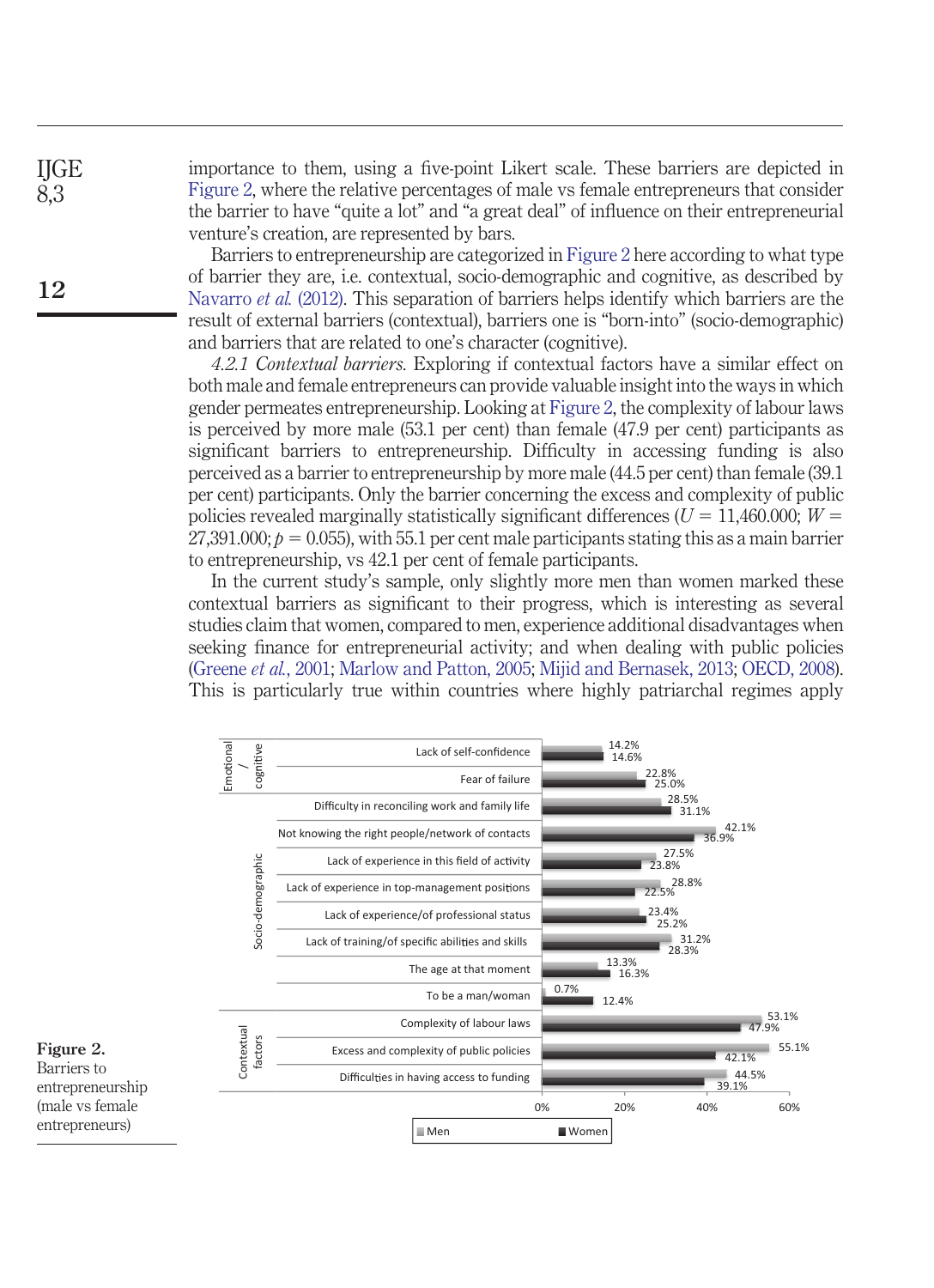[\(Demirgüç-Kunt](#page-19-14) *et al.*, 2013; [Heilbrunn](#page-21-10) *et al.*, 2014). Indeed, women are often discriminated against by policies and banking institutions that do not take into consideration women's disadvantaged position with regards to ownership and income [\(Marlow and Patton, 2005\)](#page-22-6). However, the present study shows that similar numbers of male and female entrepreneurs perceive the complicity of labour laws and lack of access to funding as the most important barriers to entrepreneurship. These are very interesting findings as they go against most past literature which situates female entrepreneurs as perceiving different barriers to male entrepreneurs.

The similar percentages of female to male entrepreneurs who perceive contextual factors as significant barriers to entrepreneurship, despite it being women who are the most affected by this type of barrier, can be explained because women adhere to masculine interpretations of entrepreneurship, which focus on financial performance. Past literature shows how women avoid being identified as different from the entrepreneurial masculine norm by exhibiting an affiliation to masculine entrepreneurial discourse [\(Lewis, 2006\)](#page-21-11).

Indeed, current entrepreneurial discourse has been criticized for positioning women as "lacking or incomplete men" [\(Ahl and Marlow, 2012,](#page-18-4) p.543). Women are encouraged to act as honorary men, without however taking into account the way in which contextual factors often prevent them from doing so, such as unfavourable treatment when wanting to take out a bank loan [\(Fine and Milonakis, 2009\)](#page-20-8). The proliferation of microcredit initiatives directed at women, specifically, also illustrates that women have problems in gaining access to funding [\(Brana, 2013\)](#page-18-10). Furthermore, despite laws existing that allow women the same rights under labour laws and public policy, the issue underlying *access*to utilize these rights is an essential factor to consider, as femininity is still primarily connected to caring, rather than economic proactivity.

This means that female entrepreneurs continue to prioritize nurturing family relationships at the expense of having as many educational and employment experiences prior to entrepreneurial activity and engaging "fully" in entrepreneurial activity. This also translates into female entrepreneurs being perceived as "underperforming" [\(Marlow and McAdam, 2013\)](#page-22-17). Indeed, economic growth itself and the measurement thereof is gendered, as it is based on economic activity being defined as the production of goods and services that can be bought and sold in the market but explicitly excludes domestic labour inputted to reproduce the "economically active" on a daily and intergenerational basis [\(Kabeer, 2015\)](#page-21-12).

The analysis of what male and female Brazilian tourism entrepreneurs perceive as contextual barriers makes an interesting finding. This is that female tourism entrepreneurs perceive *similar* contextual barriers as male entrepreneurs, rather than different barrier, as would be expected based on previous literature. Although this may be an attempt of female entrepreneurs to adhere to entrepreneurial discourse by drawing on masculine entrepreneurial perceptions of what constitutes a barrier, it could also be an indication that gender roles are changing and so are entrepreneurial roles.

*4.2.2 Socio-demographic barriers.* There are various socio-demographic factors that are perceived as barriers to entrepreneurship in the present study, ranging from gender to networking possibilities. The most significant socio-demographic barriers identified by participants were: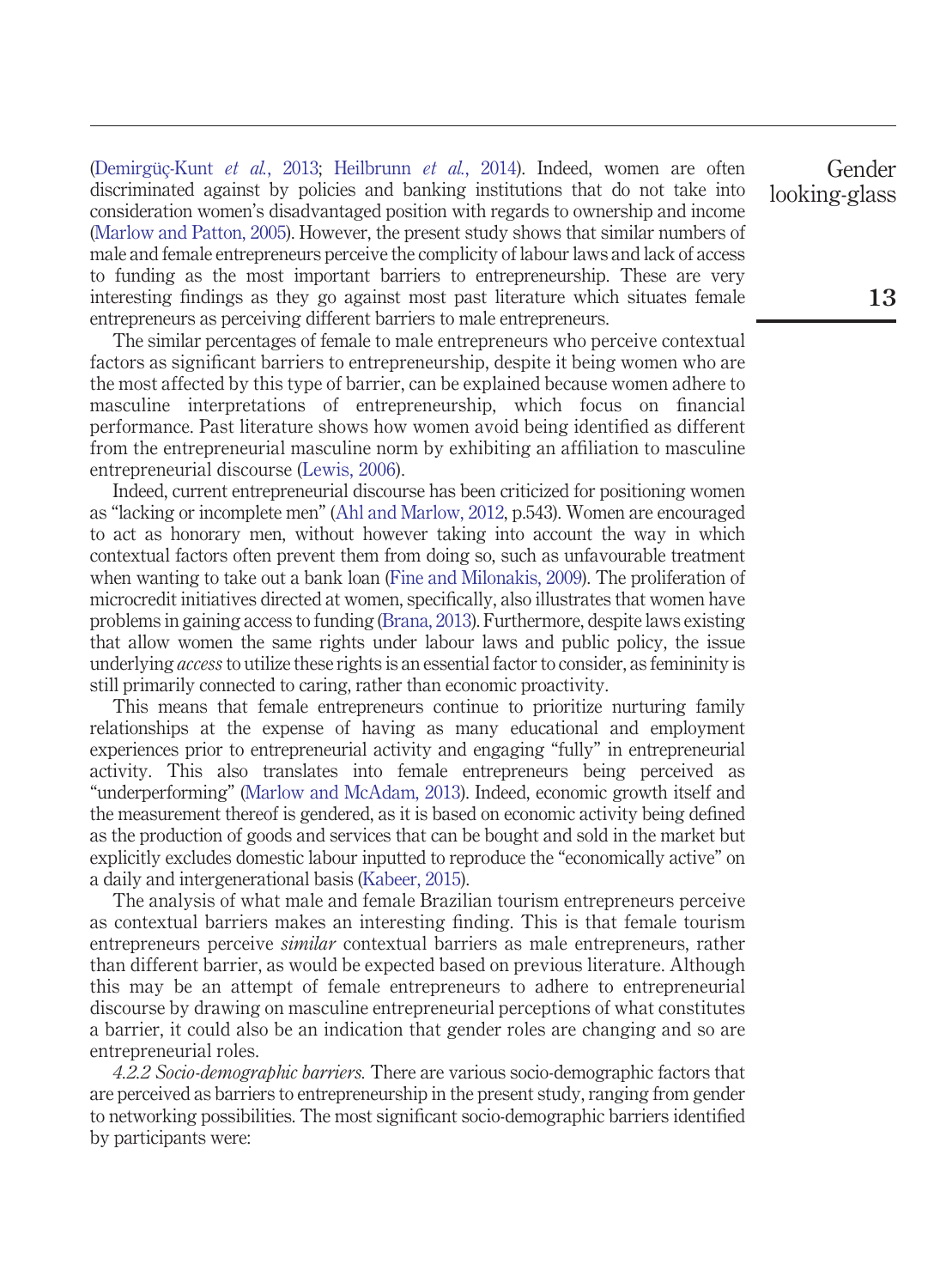**14**

- networking (42.1 per cent men, 36.9 per cent women);
- difficulty in reconciling work and family life (28.5 per cent men, 31.1 per cent women); and
- lack of training (31.2 per cent men, 28.3 per cent women).

Lack of efficient networking was the major socio-demographic barrier that male (42.1 per cent) and female (36.9 per cent) entrepreneurs in this study felt affected them. As knowledge is the most important strategic asset for organizations in the twenty-first century, "networks and networking are fundamental to the knowledge development and sharing processes" [\(Durbin, 2011,](#page-20-14) p. 101). According to [Forret and Dougherty \(2004,](#page-20-15) p. 430), certain networking behaviours enhance career outcomes. However, these networking behaviours that are enacted as part of an entrepreneur's career-enhancing strategy have different returns depending on the entrepreneur's gender.

There is much literature on how networking is a gendered affair, especially informal networking, where the informal nature of these networks makes it difficult to fight discrimination, as organizations are not legally responsible for these informal work ties. The consequences of not being included in informal networking which often takes place after work is significant, as this is when business bonds are formed. Social capital theory suggests that networking can influence the success of entrepreneurial ventures, because networking allows owners to tap into resources external to their firm [\(Florin](#page-20-16) *et al.*, 2003). However, if women are excluded from informal male networks, they are viewed as being "poor in social capital" [\(Durbin, 2011,](#page-20-14) p. 99). However, recent research finds that there is no significant difference in the frequency with which male and female entrepreneurs utilize networks and the type of networks (formal/informal) they make, although female owners do appear to make significantly more use of family and friends [\(Watson, 2012\)](#page-23-11).

Our findings reflect current trends supporting the importance of networking within entrepreneurship, with equal percentages of entrepreneurs perceiving lack of networking opportunities as significant in company success. However, the lack of recognition of informal networks as a type of "valid" network by entrepreneurs in this study could be a factor influencing our results. The lack of recognition of informal networks by male entrepreneurs, who are able to form more informal networks because of their reduced childcare responsibilities which makes them available for after-work drinks and socializing when the majority of informal networking occurs, may account for the similar numbers of male and female tourism entrepreneurs perceiving networking as a socio-demographic barrier to entrepreneurship. Further research, using a qualitative approach such as interviews, could help clarify this point.

The second most important socio-demographic barrier to entrepreneurship according to this study's participants is maintaining a work-life balance. What is particularly interesting is that there is little variation in the numbers of male (28.5 per cent) and female (31.1 per cent) entrepreneurs who perceive maintaining a work-family balance as significant to their entrepreneurial experience. Maintaining a work-family balance is commonly perceived as a feminized barrier to entrepreneurship [\(McGowan](#page-22-15) *et al.*, 2011). Brazilian female business owners interviewed in the studies performed by [Machado](#page-22-11) *et al.* (2003) and [Gomes](#page-20-10) *et al.* (2005), in Brazil, stated that the difficulty of reconciling family and work lives was their primary concern. Situating this finding in the politico-economic context of Brazil, where self-employed people are not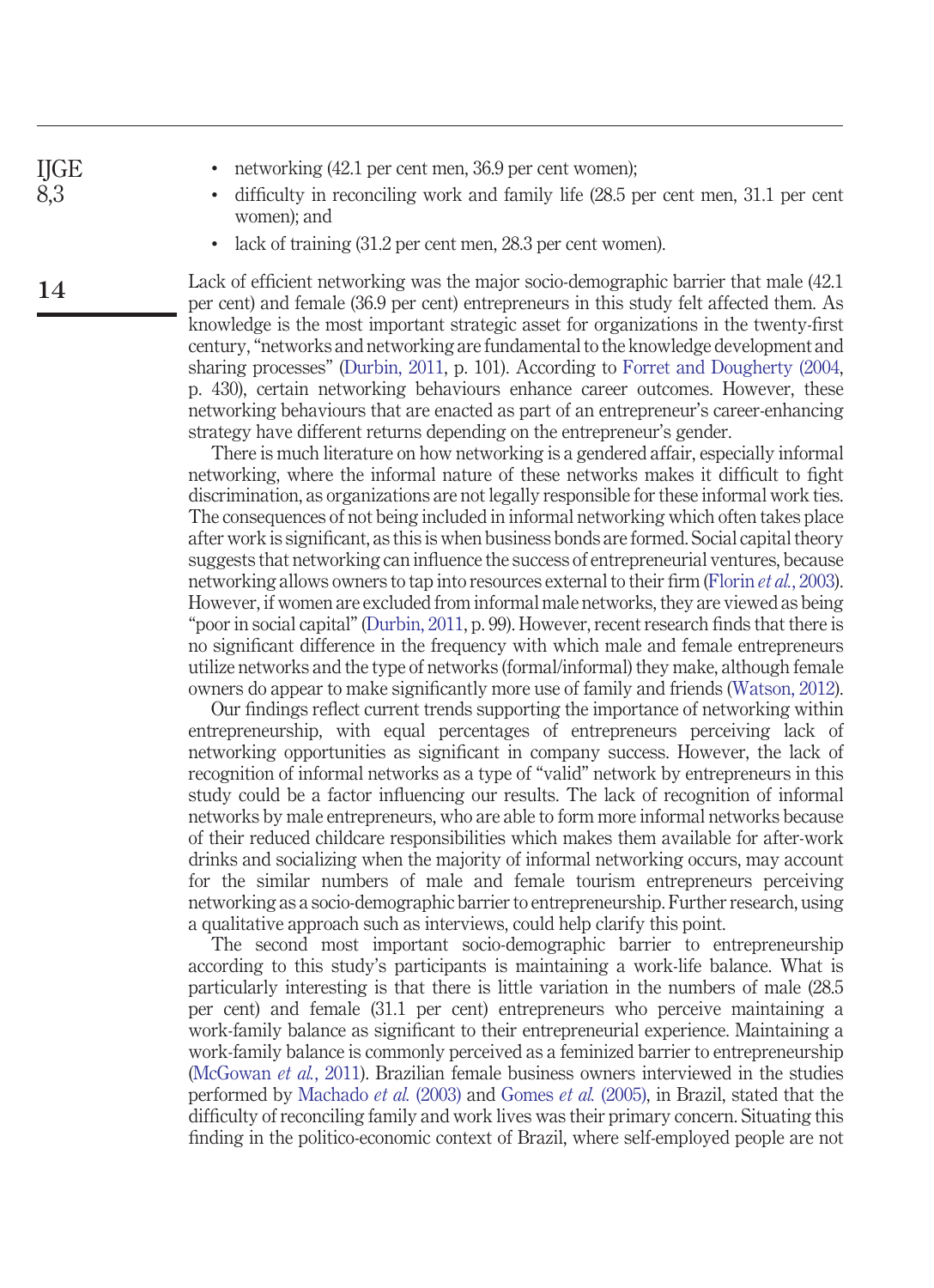entitled to family benefits which provide funding for children, means that entrepreneurs have less state assistance with maintaining a work-family balance [\(ILO, 2015\)](#page-21-13).

Women in Brazil complete more hours of domestic work than men, with women putting in 27 h a week and men less than 10 h a week, indicating how maintaining a work-family balance is more difficult for women because of the sheer amount of more domestic labour they input in addition to their job [\(Guimaraes, 2013\)](#page-21-14). However, although ILO data show that in Brazil, in 2009, roughly twice as many women completed household tasks as men, there is little research on this subject as completing household work is perceived as being "economically inactive" by the ILO and hence not officially measured. The observation that in the present study male entrepreneurs are just as concerned about maintaining a work-family balance as women are suggests that new definitions of entrepreneurship are being forged of an "ideal entrepreneur" as being one that works and takes care of his/her family.

The present study also suggests that male entrepreneurs are incorporating familial care roles into entrepreneurial discourse. Despite men in Brazil still completing about 10.0 h of housework, that is half that performed by women [\(IBGE, 2015\)](#page-21-15), it is important to note that over the past decades, societal patterns in Brazil have changed from a male breadwinner model to dual-earner families and a number of alternatives to the family model have emerged [\(Jablonski, 2010\)](#page-21-16). According to IBGE's Social Indicators Summary (SIS, 2015[\[3\]](#page-18-11)), in 2004, 46.1 per cent men claimed to share household and family responsibilities with their spouses, but in 2014, that rose to 51.3 per cent of men.

*4.2.3 Cognitive barriers.* Looking at the cognitive factors that are perceived as barriers to entrepreneurship, these refer to character traits such as confidence and fear of failure. In the present sample, both male and female entrepreneurs ranked cognitive barriers as of low importance. Fear of failure was a significant barrier for about the same percentage of men (22.8 per cent) as for women (25.0 per cent), and lack of self-confidence was a significant barrier for about the same percentage of women (14.6 per cent) and men (14.2 per cent), with no statistically significant differences observed. This finding is interesting as much literature points towards cognitive factors influencing female entrepreneurs' performance more than male entrepreneurs' performance. For example, [de Bruin](#page-19-7) *et al.* (2007, p. 330) note that female entrepreneurs doubt their skills by observing "that they may not have the right opportunities and know-how to start or grow their own businesses". However, in the present study, no association between cognitive barriers and gender is found.

Another cognitive factor, that of risk-taking, is closely related to self-confidence levels and reduced fear of failure and is perceived to influence entrepreneurial success, despite fluctuating opinions on its essentiality [\(Brindley, 2005\)](#page-18-12). Although female entrepreneurs are perceived as risk-averse, our findings that female entrepreneurs perceive cognitive factors as a minor barrier to entrepreneurship illustrate how despite cognitive barriers being perceived as a significant impediment to female entrepreneurial involvement [\(Shinnar](#page-23-12) *et al.*, 2012), there is space for further investigation. Indeed, most recently, [Nelson \(2015\)](#page-22-18) critiques the notion of risk-aversion being a feminine trait, as perceived within past literature. [Nelson \(2015\)](#page-22-18) also finds that women and men with the same level of education show similar levels of risk aversion and that risk aversion is a function of age, income, wealth marital status and race rather than gender. [Langowitz](#page-21-7) [and Minniti \(2007,](#page-21-7) p. 358) also state that "although risk tolerance plays some role in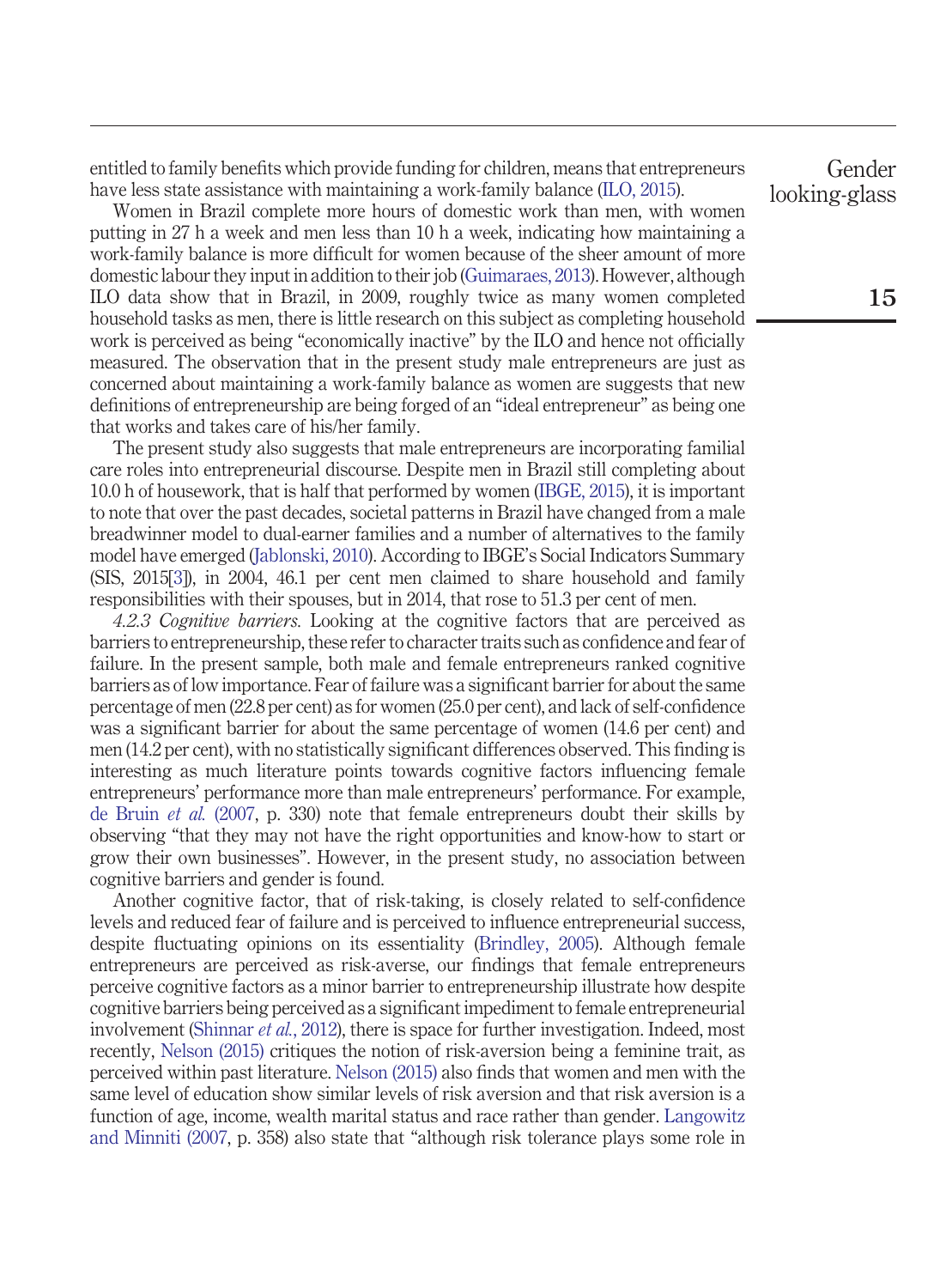gender differences, the main difference is in the way in which men and women perceive themselves and their environment".

*4.2.4 Gender as a barrier.* Although ranked as the least relevant socio-demographic barrier to entrepreneurship, gender (being a man/woman), unveiled the highest disagreement among female and male entrepreneurs. Although 12.4 per cent of women assign quite or a great deal of influence to this factor, only 0.75 per cent of men share the same opinion. In fact, gender was the only socio-demographic factor with statistically  ${\rm sign}$ ificant differences ( $U$  = 5,507.000;  $W$  = 15,803.000;  $p <$  0.001) between female and male entrepreneurs' perceptions of what constitutes an entrepreneurial barrier.

It is also interesting that most entrepreneurs (79.0 per cent) in this study do not perceive gender as a barrier to entrepreneurship. This is not surprising, as gender is so deeply embedded within economic structures and society that it is often invisible. [Lewis](#page-21-11) [\(2006,](#page-21-11) p. 455) indeed comments how "the invisibility of the masculinity embedded in entrepreneurial activities is such, that 'entrepreneur' and 'male' have tended to become interchangeable terms". This invisible connection between men and the normative means that the attributes and standards of this group are presented as a universal norm against which women are judged and evaluated, influencing how women perceive themselves as entrepreneurs.

The present study's findings that female entrepreneurs in Brazil are more aware of gender's role in entrepreneurship than male entrepreneurs suggest that women are more aware of the ways in which masculine-biased policies and economic structures act to discriminate against them, as they are the recipients of such discrimination. Women are classified as deficient entrepreneurs as they fail to perform as well as men in terms of growth, turnovers and profit. However, [Marlow and McAdam \(2013\)](#page-22-17) critique the idea that female entrepreneurs underperform, introducing the novel concept that female entrepreneurs are simply performing *differently* because they have other priorities (e.g. family care). Hence, the invisible male norm within entrepreneurial discourse that all entrepreneurs are led solely by a thirst for profit is revealed by proving that some entrepreneurs *choose* to be less profitable, rather than being *unable* to be more profitable. Male entrepreneurs do not view gender as a barrier, because within the male-world we live in, they simply do not feel gender discrimination as strongly as women.

#### **5. Conclusion**

Past literature shows that tourism development draws on gendered inequalities to provide a supply of highly flexibilized and low-paid, largely female workers [\(Ferguson,](#page-20-2) [2011\)](#page-20-2) concentrated in retail, hospitality and cleaning [\(Sinclair, 1997\)](#page-23-13). Although tourism development can help empower women, the benefits of feminized work being paid for via tourism entrepreneurship is reduced by a tourism economy that does not provide an infrastructure to support working mothers [\(Vandegrift, 2008\)](#page-23-14). This leads to a questioning of how entrepreneurial involvement is influenced by gender.

The current research challenges the dominant masculinity that informs understandings of entrepreneurship. Drawing on alternative entrepreneurial discourse informed by feminist thought, the ways in which gender roles influence tourism entrepreneurship roles in Brazil are analyzed.

Female tourism entrepreneurs in this study present themselves as more innovative than male entrepreneurs, identifying a niche or opportunity in the market and taking advantage of it. Opportunity recognition and utilization is an action which forms the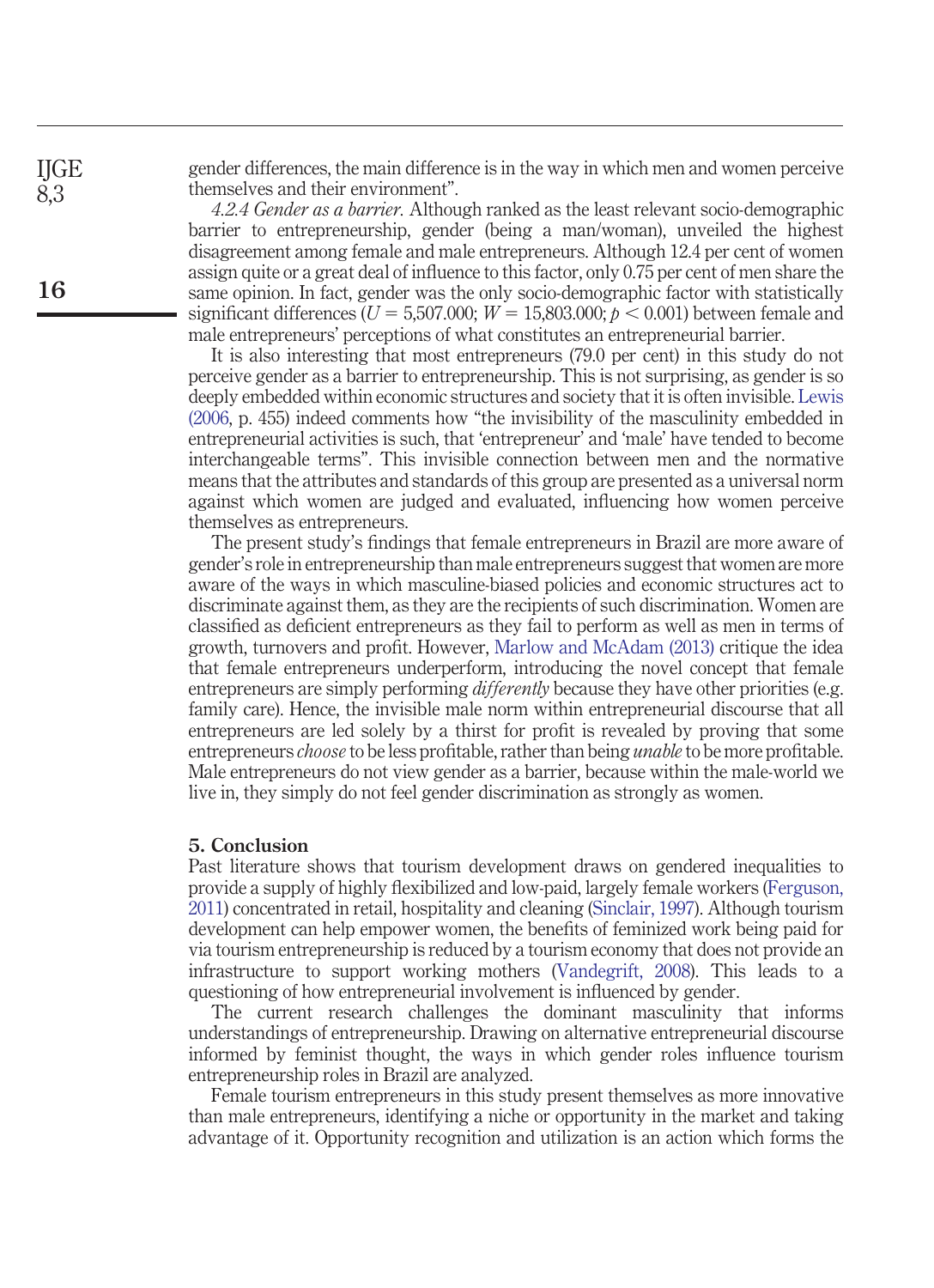basis of entrepreneurial theory [\(Casson, 1982\)](#page-19-15). Our results show a departure from past literature that situates female entrepreneurs as being strongly motivated to enter entrepreneurship to help their family financially and to accommodate caring responsibilities, rather than because they identified a niche in the market and took advantage of it [\(McGowan](#page-22-15) *et al.*, 2011). Female entrepreneurs present themselves as simultaneously adhering and rejecting entrepreneurial discourse through their motivations for entering entrepreneurship.

Looking at male entrepreneurs' motivations, a high percentage of male entrepreneurs cited their prime motivation for engaging in entrepreneurship as being the ability to be their own boss and for enhanced financial gain prospects. Both of these motivations are strongly related to an ideal within entrepreneurial discourse [\(Brush](#page-19-2) *et al.*, 2009) based on "the heroic independent male". This is linked to the ideal of "rational individual" who operates in isolation from his/her family, present in much neoclassical economic theorising. Hence, our results indicate that masculine conceptualizations of entrepreneurship are prevalent within Brazilian tourism entrepreneurship discourse. However, complexity arises regarding entrepreneurial gender roles, as similar numbers of male and female entrepreneurs are motivated to engage in entrepreneurship for the sake of their family. Indeed, personal fulfilment is a motivation for more women (52.0 per cent) than men (43.5 per cent), illustrating how gender norms surrounding women's connection to the family at the expense of their personal gain are dissolving and entering entrepreneurial discourse.

New definitions of entrepreneurship are being forged, with male entrepreneurs also incorporating familial care roles into entrepreneurial discourse. Although there is a slight difference between numbers of male and female entrepreneurs motivated to engage in entrepreneurship for the sake of their family, this is not a statistically significant difference. Although a study of Brazilian female entrepreneurs around the São Paulo area found that "family responsibilities" were ranked as the third most important motivation for female entrepreneurs [\(Smith-Hunter and Leone, 2010\)](#page-23-3), in the present study, family-related motivation was the fifth most important motivation for Brazilian tourism entrepreneurs. This indicates how in the past decade it has become more socially acceptable for men to complete household tasks, especially childcare. Comprehensive studies conducted with thousands of participants in many Brazilian States show that there is greater male participation with regards to childcare specifically [\(Araújo and Scalon, 2005;](#page-18-13) [Bruschini, 2007;](#page-19-16) [Jablonski, 2010\)](#page-21-16). This change in attitudes is sustained by the emergence of new life ideologies aligned to visions of more egalitarian gender roles.

Hence, in Brazil, we are witnessing a change in gender roles, which also translate into entrepreneurial roles, with a higher concern among male entrepreneurs in the present study to maintain a work-family balance. This observation highlights the emergence of new interpretations of entrepreneurship, departing from the neoclassical economics conceptualization of entrepreneurship being an economic activity aimed at financial gain situated outside the familial sphere.

Cognitive barriers are often perceived of as being linked to gender. However, in this study, fear of failure, risk-taking and lack of self-confidence were significant barriers for similar percentages of men and women. This finding is interesting as much literature points towards cognitive factors influencing female entrepreneurs' performance more than male entrepreneurs' performance. The current study highlights that cognitive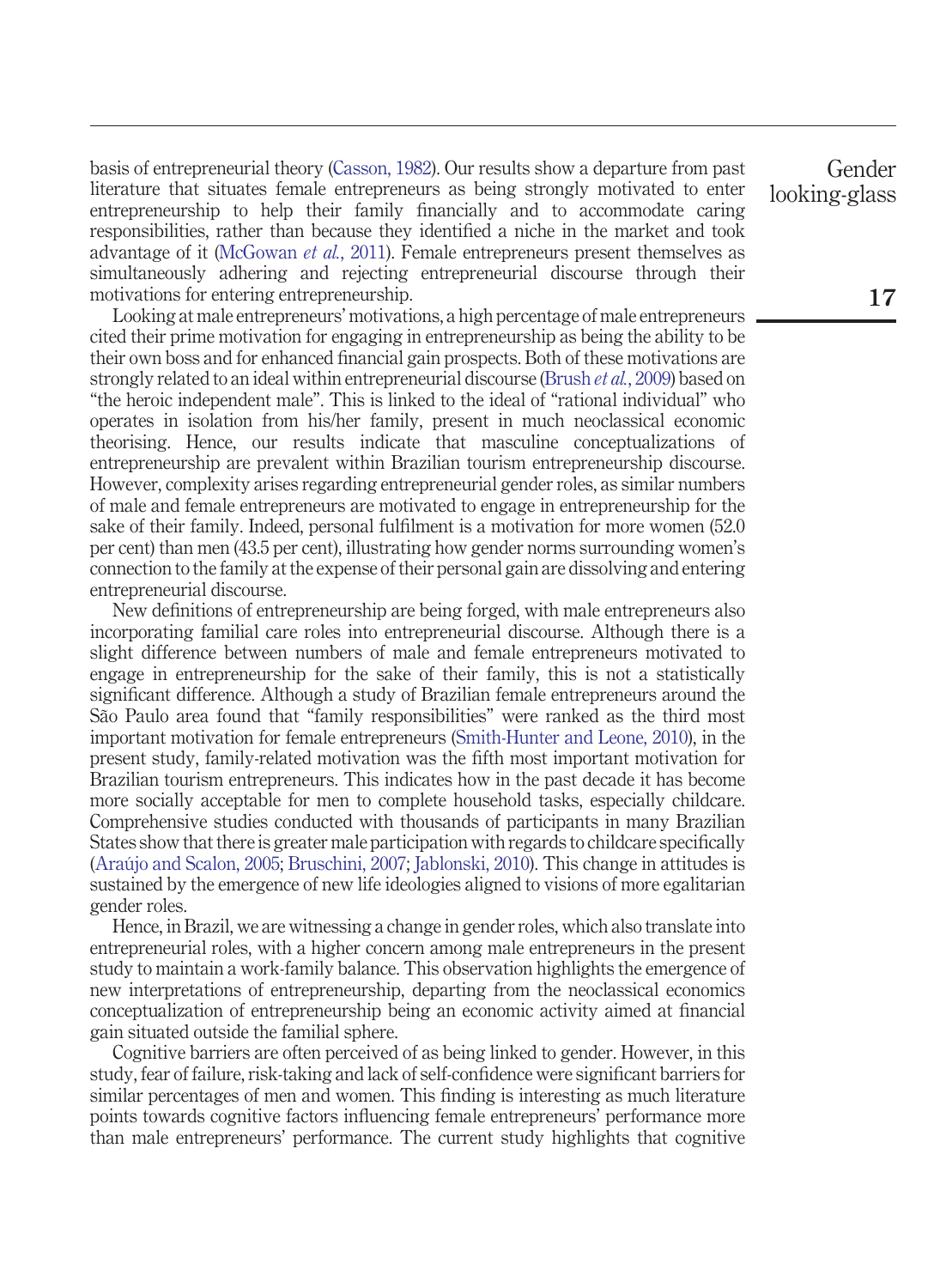barriers are not gender-specific. Indeed, the connection between biological sex and cognitive abilities evident in past entrepreneurial literature has been highly critiqued by feminist psychologists [\(Halpern, 2013;](#page-21-17) [Eagly and Wood, 2011\)](#page-20-17). [Nelson \(2015\)](#page-22-18) critiques the very idea that risk-taking behaviour is gendered, adding complexity to the existing explanations of why women face more barriers to entrepreneurial progression than men and opening space for more nuanced investigations of the role of gender in entrepreneurial discourse. The present study opens space for discussion around dispelling the myth that female entrepreneurs are at a disadvantage because of their "innate" lack of confidence and fear of failure.

The continuing gender pay gap and occupational segregation are evidence of how the feminine economic space continues to be devalued and how business performance is assessed using criteria that reflect male norms [\(Skalpe, 2007\)](#page-23-15). Indeed, trying to reconcile family and work time is especially difficult for women who engage in entrepreneurship within tourism, as idiomorphic challenges exist because of tourism's seasonality, long hours and intensity. Despite this, female tourism entrepreneurs in this study cite contextual factors as the most pertinent barriers to entrepreneurship. Indeed, the finding that both male and female entrepreneurs perceive the same barriers as affecting them the most, such as complexity of public policies and labour laws and difficulty in accessing funding, is important. This finding departs from past literature that situates female entrepreneurs operating within a patriarchal society as being at more of a disadvantage than men regarding contextual barriers. This finding may be illustrative of contemporary changes in gender and entrepreneurial roles in Brazil, which would be interesting to be researched further in a future study.

Drawing on past literature, one explanation for this study's findings is that female entrepreneurs are adhering to a new type of ideal, that of the "rational economic woman" [\(Rankin, 2001,](#page-23-16) p.18). They do this by taking the utility maximizing rational economic man and adding on essentialized feminine sensibilities such as concern for family. [Elias](#page-20-18) [\(2013\)](#page-20-18) critiques how micro-entrepreneurs are particularly exposed to the attainment of this ideal, as tourism development programmes promote entrepreneurship as a perfect win-win situation of combining family and work. However, further rigor could be added to the study of Brazilian tourism entrepreneurs' motivations and barriers by using qualitative methods to draw out the nuances regarding entrepreneurs' perceptions of what constitutes a barrier and a motivation. For example, focusing on if entrepreneurs perceive informal networking to be a "legitimate" type of entrepreneurial networking could provide an interesting insight into the gendered ways in which entrepreneurial networking operates. This type of research could explain why similar numbers of male and female entrepreneurs in this study perceive networking to be a significant barrier, although past literature points to this being a feminine barrier.

The statistically significant observation that most entrepreneurs (79.0 per cent) in this study do not perceive gender as a barrier to entrepreneurship is indicative of gender's invisibility within politico-economic and socio-cultural structures influencing entrepreneurs. Despite this, the study finds that women are more aware than men of gender's role in entrepreneurship. This confirms that gendered barriers largely influence women and illustrates that much can be done to deal with the problem of gender equality within tourism. However, the first step to solving a problem is actually recognizing that you have one, which is where this paper makes a contribution to the progress of entrepreneurship theorizing.

**18**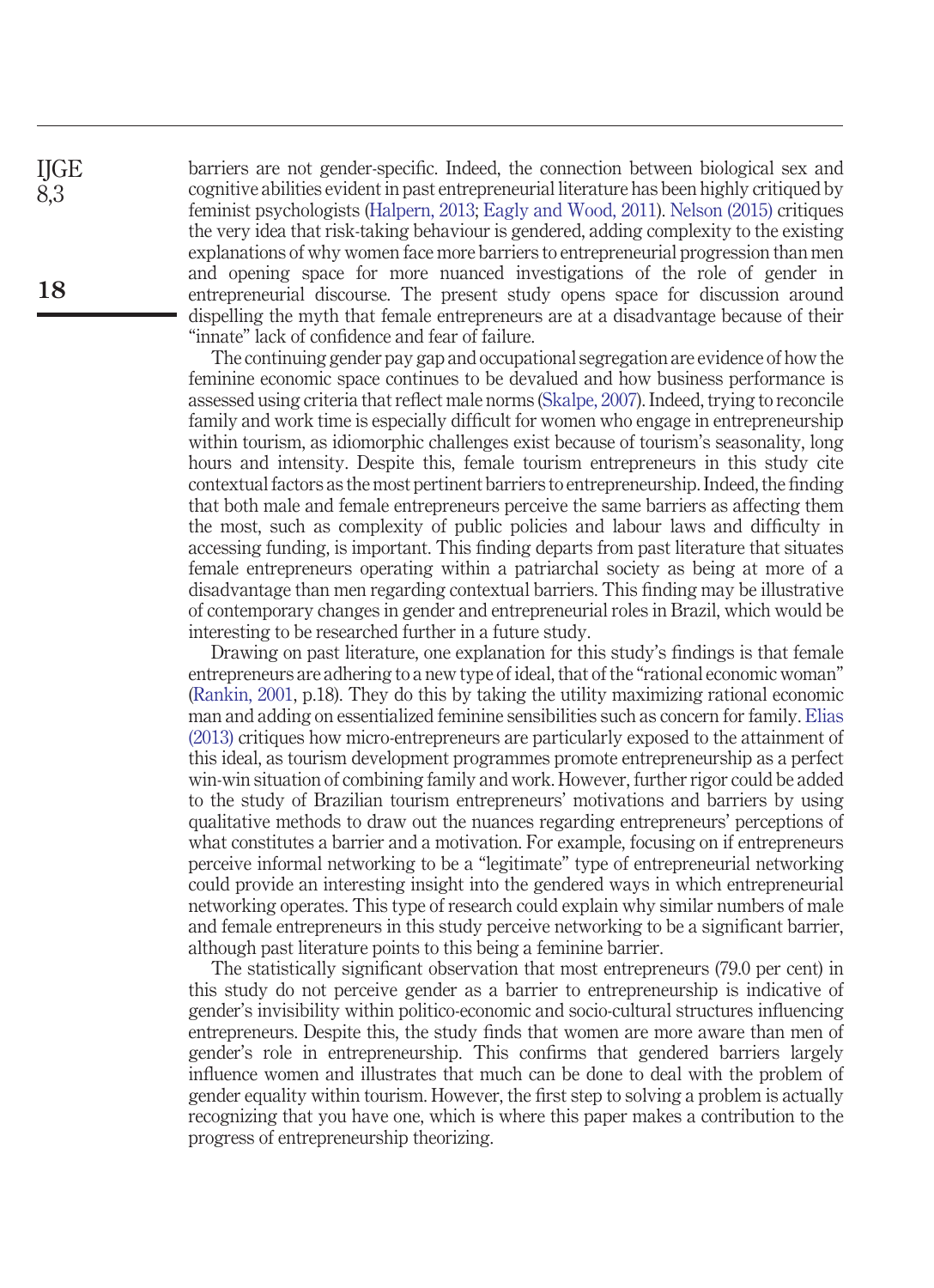## <span id="page-18-8"></span>**Notes**

- 1. The registration in the CADASTUR system is mandatory for accommodation, travel agencies, land and water passenger transport, organization of events, theme parks, camping sites and tour guides and optional for food and beverage-serving activities, exhibition, meeting and congress centres, water parks, nautical and recreational fishing-related facilities and infrastructures, entertainment facilities and infrastructures, events-related facilities and infrastructures, rental services (of land and water vehicles) and specialised services for different segments. Organisations from the public sector and other private companies (e.g. airlines) are not accounted in this system, although museums are registered in a different platform: the National Museum Registration System.
- <span id="page-18-9"></span>2. 75 per cent respondents answered that that their occupation was the "result of creating [their] own company/business" (segment of question from the questionnaire).
- <span id="page-18-11"></span>3. IBGE – Brazilian institute of Geography and Statistics: Synthesis of 2015 social indicators with data for 2014) based on PNAD – National Household Sample Survey 2004/2014.

# **References**

- <span id="page-18-7"></span>Ahl, H. (2006), "Why research on women entrepreneurs needs new directions", *Entrepreneurship: Theory & Practice*, Vol. 30 No. 5, pp. 595-621.
- <span id="page-18-4"></span>Ahl, H. and Marlow, S. (2012), "Exploring the dynamics of gender, feminism and entrepreneurship: advancing debate to escape a dead end?", *Organization*, Vol. 19, pp. 543-562.
- <span id="page-18-13"></span>Araújo, C. and Scalon, C. (2005), "Percepções e atitudes de mulheres e homens sobre conciliação entre família e trabalho pago no Brasil", in Araújo, C. and Scalon, C. (Eds), *Gênero, Família e Trabalho no Brasil*, FGV, Rio de Janeiro, pp. 15-78.
- <span id="page-18-2"></span>Ateljevic, I. (2009), "Women empowerment entrepreneurship nexus in tourism: processes of social innovation", in Ateljevic, J. and Page, S.J. (Eds), *Tourism and Entrepreneurship: International Perspectives*, Elsevier, Burlington, pp. 75-90.
- <span id="page-18-3"></span>Bakas, F. (2014), "Tourism, female entrepreneurship and gender: crafting new economic realities in rural Greece", PhD thesis, Otago University, available at: [http://hdl.handle.net/10523/](http://hdl.handle.net/10523/5381) [5381](http://hdl.handle.net/10523/5381)
- <span id="page-18-1"></span>Bakas, F.E. (2015), *Gender and Tourism Seasonality*, Equality in Tourism Resource Centre, available at: [http://equalityintourism.org/wp-content/uploads/2015/05/Fiona-Bakas-](http://equalityintourism.org/wp-content/uploads/2015/05/Fiona-Bakas-Gender-Seasonality-final.pdf)[Gender-Seasonality-final.pdf](http://equalityintourism.org/wp-content/uploads/2015/05/Fiona-Bakas-Gender-Seasonality-final.pdf)
- <span id="page-18-0"></span>Baum, T. (2013), *International Perspectives on Women and Work in Hotels, Catering and Tourism*, International Labour Organization, Geneva.
- <span id="page-18-5"></span>Beauvoir, S.D., Parshley, H.M. and Crosland, M. (2000), *The Second Sex*, David Campbell Publishers, London.
- <span id="page-18-10"></span>Brana, S. (2013), "Microcredit: an answer to the gender problem in funding?", *Small Business Economics*, Vol. 40 No. 1, pp. 87-100.
- <span id="page-18-6"></span>Brazilian Institute of Geography and Statistics (IBGE) (2014), *Projection of the Population of Brazil and of the Units of the Federation*, IBGE, available at: [www.ibge.gov.br/](http://www.ibge.gov.br/) (accessed 24 June 2013).
- <span id="page-18-12"></span>Brindley, C. (2005), "Barriers to women achieving their entrepreneurial potential", *International Journal of Entrepreneurial Behaviour & Research*, Vol. 11 No. 2, pp. 144-161, available at: <http://dx.doi.org/10.1108/13552550510590554>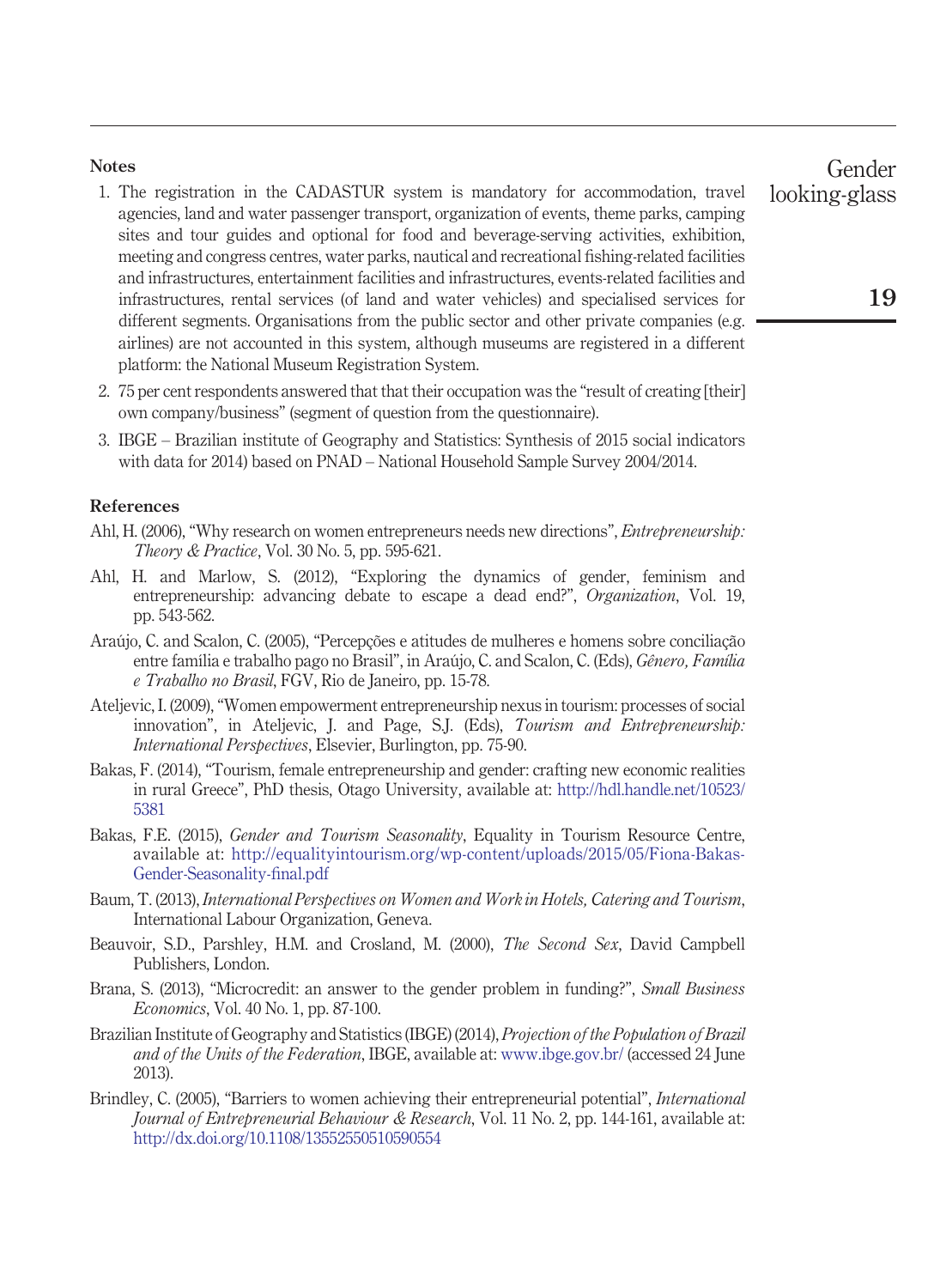<span id="page-19-4"></span>

| Bruni, A., Gherardi, S. and Poggio, B. (2004), "Entrepreneur-mentality, gender and the study of |  |
|-------------------------------------------------------------------------------------------------|--|
| women entrepreneurs", <i>Journal of Organizational Change Management</i> , Vol. 17 No. 3,       |  |
| pp. 256-268.                                                                                    |  |

- <span id="page-19-16"></span>Bruschini, M.C.A. (2007), "Trabalho e gênero no Brasil nos últimos dez anos (Work and gender in Brazil in the last ten years)", *Cadernos de Pesquisa*, Vol. 37 No. 132, pp. 537-572.
- <span id="page-19-2"></span>Brush, C.G., de Bruin, A. and Welter, F. (2009), "A gender-aware framework for women's entrepreneurship", *International Journal of Gender and Entrepreneurship*, Vol. 1 No. 1, pp. 8-24.
- <span id="page-19-8"></span>Butler, J. (2004), *Undoing Gender*, Routledge, New York, NY.
- <span id="page-19-13"></span>Bygrave, W.D. (1997), *The Portable MBA in Entrepreneurship*, J. Wiley & Sons, New York, NY.
- <span id="page-19-9"></span>Carvalho, I. *et al.* (2014), "An analysis of gendered employment in the Portuguese tourism sector", *Journal of Human Resources in Hospitality & Tourism*, Vol. 13 No. 4, pp. 405-429, available at: [http://dx.](http://dx) [doi.org/10.1080/15332845.2014.888509](http://dx.doi.org/doi.org/10.1080/15332845.2014.888509)
- <span id="page-19-5"></span>Casellas, A. and Holcomb, B. (2001), "Gender, tourism, and development in Latin America", in Apostolopoulos, G. (Ed.), *Women as Producers and Consumers of Tourism in Developing Regions*, Praeger, Westport, CO, pp. 143-166.
- <span id="page-19-15"></span>Casson, M.C. (1982), *The Entrepreneur: An Economic Theory*, Martin Robertson, Oxford.
- <span id="page-19-0"></span>Cohen, J.H. (2001), "Textile, tourism and community development", *Annals of Tourism Research*, Vol. 28, pp. 378-398.
- <span id="page-19-1"></span>Cone, C.A. (1995), "Crafting selves: the lives of two Mayan women", *Annals of Tourism Research*, Vol. 22, pp. 314-327.
- <span id="page-19-12"></span>Costa, C., Breda, Z., Malek, A. and Durao, M. (2013), "Employment situation of tourism graduates working in and outside the tourism sector", *The GSTF Journal on Business Review*, Vol. 3 No. 1, pp. 141-146.
- <span id="page-19-3"></span>Costa, C., Carvalho, I., Cacador, S. and Breda, Z. (2012a), "Future higher education in tourism studies and the labor market: gender perspectives on expectations and experiences", *Journal of Teaching in Travel & Tourism*, Vol. 12, pp. 70-90, available at: [www.tandfonline.](http://www.tandfonline.com/doi/abs/10.1080/15313220.2012.650095#preview) [com/doi/abs/10.1080/15313220.2012.650095#preview](http://www.tandfonline.com/doi/abs/10.1080/15313220.2012.650095#preview)
- <span id="page-19-10"></span>Costa, C., Carvalho, I., Cacador, S. and Breda, Z. (2012b), "Gender and entrepreneurship in tourism: an analysis of tourism graduates' entrepreneurial profile", *Revista Turismo & Desenvolvimento*, Vols 17/18.
- <span id="page-19-11"></span>Costa, C., Cacador, S., Carvalho, I., Breda, Z. and Costa, R. (2014), "The influence of gender and education-related variables on career development: the case of Portuguese and Brazilian tourism graduates", in Prebežac, P., Schott, D. and Sheldon, C. (Eds), *The Tourism Education Futures Initiative: Activating Change in Tourism Education*, Routledge; Taylor & Francis.
- Costa, H.A., Costa, C., Breda, Z. and Vieira, R. (2013), "Women in Brazil with higher education in tourism: preliminary results of the Gentour Project", *Revista Turismo & Desenvolvimento/ Journal of Tourism & Development*, Vol. 19, pp. 53-66.
- <span id="page-19-6"></span>de Macedo, M.M. et al. (2014), *GEM Brasil 2013 Report*, London, available at: [www.](http://www.gemconsortium.org/docs/3378/gem-brasil-2013-report) [gemconsortium.org/docs/3378/gem-brasil-2013-report](http://www.gemconsortium.org/docs/3378/gem-brasil-2013-report)
- <span id="page-19-7"></span>de Bruin, A., Brush, C.G. and Welter, F. (2007), "Advancing a framework for coherent research on women's entrepreneurship", *Entrepreneurship Theory and Practice*, Vol. 31 No. 3, pp. 323-339, available at: <http://dx.doi.org/10.1111/j.1540-6520.2007.00176.x>
- <span id="page-19-14"></span>Demirgüç-Kunt, A., Klapper, L.F. and Singer, D. (2013), "Financial inclusion and legal discrimination against women: evidence from developing countries", Policy Research Working Paper, Washington, DC.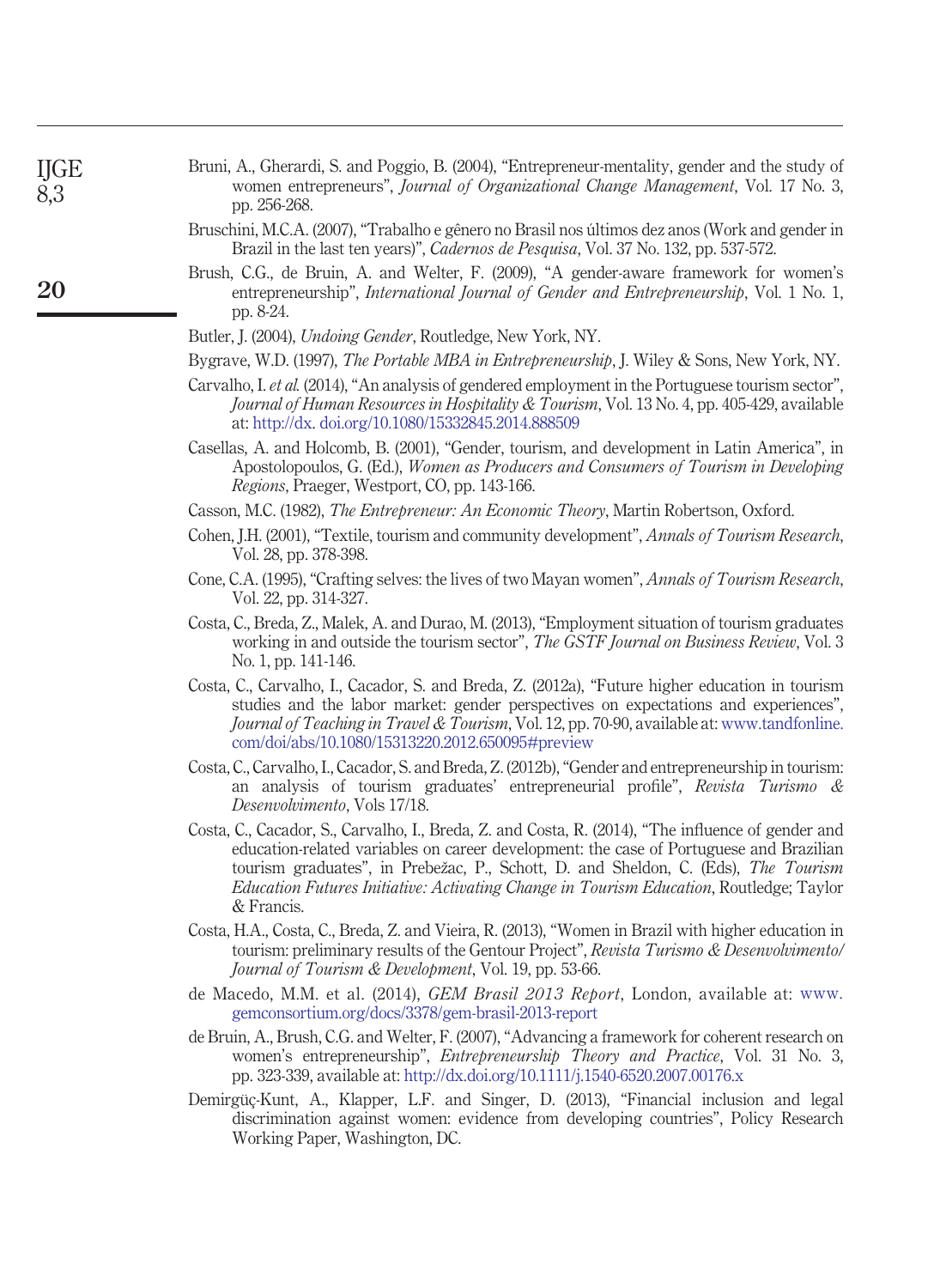<span id="page-20-14"></span>Durbin, S. (2011), "Creating knowledge through networks: a gender perspective", *Gender, Work and Organization*, Vol. 18 No. 1, pp. 90-112.

- <span id="page-20-17"></span>Eagly, A. and Wood, W. (2011), "Feminism and the evolution of sex differences and similarities", *Sex Roles*, Vol. 64 Nos 9/10, pp. 758-767, available at: [http://dx.doi.org/10.1007/s11199-011-](http://dx.doi.org/10.1007/s11199-011-9949-9) [9949-9](http://dx.doi.org/10.1007/s11199-011-9949-9)
- <span id="page-20-12"></span>Eddleston, K.A., Ladge, J.J., Mitteness, C. and Balachandra, L. (2014), "Do you see what I see? Signaling effects of gender and firm characteristics on financing entrepreneurial ventures", *Entrepreneurship Theory and Practice*, pp. 1-26, available at: [http://dx.doi.org/10.1111/etap.](http://dx.doi.org/10.1111/etap.12117) [12117](http://dx.doi.org/10.1111/etap.12117)
- <span id="page-20-13"></span>Eddleston, K.A. and Powell, G.N. (2012), "Nurturing entrepreneurs' work – family balance: a gendered perspective", *Entrepreneurship Theory and Practice*, Vol. 36 No. 3, pp. 513-541.
- <span id="page-20-7"></span>Ekinsmyth, C. (2011), "Challenging the boundaries of entrepreneurship: the spatialities and practices of UK 'Mumpreneurs'", *Geoforum*, Vol. 42 No. 1, pp. 104-114.
- <span id="page-20-18"></span>Elias, J. (2013), "Davos woman to the rescue of global capitalism: postfeminist politics and competitiveness promotion at the world economic forum", *International Political Sociology*, Vol. 7 No. 2, pp. 152-169, available at: [http://dx.](http://dx) [doi. org/10.1111/ips.12015](http://dx.doi.org/doi. org/10.1111/ips.12015)
- <span id="page-20-6"></span>Fenstermaker, S. and West, C. (2013), *Doing Gender Doing Difference*, Francis Taylor, Hoboken, NJ.
- <span id="page-20-5"></span>Ferguson, L. (2007), "The United Nations world tourism organisation", *New Political Economy*, Vol. 12, pp. 557-568.
- <span id="page-20-2"></span>Ferguson, L. (2011), "Promoting gender equality and empowering women? Tourism and the third millennium development goal", *Current Issues in Tourism*, Vol. 14 No. 3, pp. 235-249.
- <span id="page-20-8"></span>Fine, B. and Milonakis, D. (2009), *From Economics Imperialism to Freakonomics: The Shifting Boundaries Between Economics and other Social Sciences*, Routledge, London; New York, NY.
- <span id="page-20-16"></span>Florin, J., Lubatkin, M. and Schulze, W. (2003), "A social capital model of high-growth ventures", *Academy of Management Journal*, Vol. 46 No. 3, pp. 374-384.
- <span id="page-20-3"></span>Folbre, N. (2012), "Should women care less? Intrinsic motivation and gender inequality", *British Journal of Industrial Relations*, Vol. 50 No. 4, pp. 597-619, available at: [http://doi.wiley.com/](http://doi.wiley.com/10.1111/bjir.12000) [10.1111/bjir.12000](http://doi.wiley.com/10.1111/bjir.12000)
- <span id="page-20-15"></span>Forret, M.L. and Dougherty, T.W. (2004), "Networking behaviors and career outcomes: differences for men and women?", *Journal of Organizational Behaviour*, Vol. 25, pp. 419-437.
- <span id="page-20-11"></span>Fossen, F.M. (2012), "Gender differences in entrepreneurial choice and risk aversion – a decomposition based on a microeconometric model", *Applied Economics*, Vol. 44, pp. 1795-1812.
- <span id="page-20-4"></span>Gibson-Graham, J.K. (2008), "Diverse economies: performative practices for other worlds'", *Progress in Human Geography*, Vol. 32, pp. 613-632.
- <span id="page-20-10"></span>Gomes, F.A., Santana, P.G.W. and Silva, M.J. (2005), "Mulheres empreendedoras: desafios e competências", *Técnica Administrativa – Ejournal*, Vol. 4 No. 24.
- <span id="page-20-0"></span>Green, E. and Cohen, L. (1995), "Women's business': are women entrepreneurs breaking new", *Journal of Gender Studies*, Vol. 4, p. 297.
- <span id="page-20-9"></span>Greene, P.G., Brush, C.G., Hart, M.M. and Saparito, P. (2001), "Patterns of venture capital funding: is gender a factor?", *Venture Capital*, Vol. 3 No. 1, pp. 63-83, available at: [http://dx.doi.org/](http://dx.doi.org/10.1080/13691060118175) [10.1080/13691060118175](http://dx.doi.org/10.1080/13691060118175)
- <span id="page-20-1"></span>Griffin, P. (2010), "Gender, governance and the global political economy", *Australian Journal of International Affairs*, Vol. 64, pp. 86-104.

**21**

Gender

looking-glass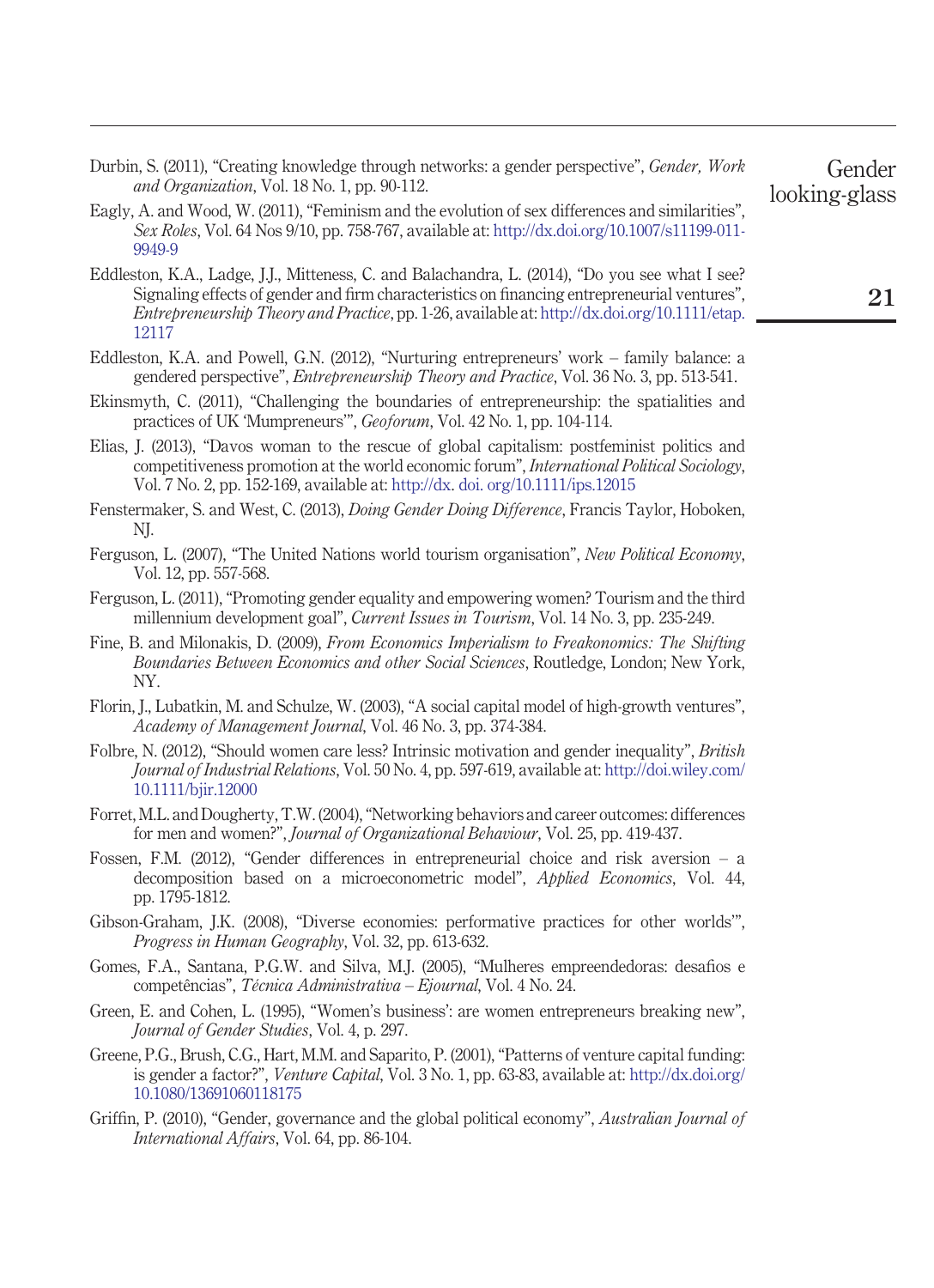<span id="page-21-17"></span><span id="page-21-16"></span><span id="page-21-15"></span><span id="page-21-14"></span><span id="page-21-13"></span><span id="page-21-12"></span><span id="page-21-11"></span><span id="page-21-10"></span><span id="page-21-9"></span><span id="page-21-8"></span><span id="page-21-7"></span><span id="page-21-6"></span><span id="page-21-5"></span><span id="page-21-4"></span><span id="page-21-3"></span><span id="page-21-2"></span><span id="page-21-1"></span><span id="page-21-0"></span>

| <b>IJGE</b> | Guimaraes, J.R.S. (2013), Decent Work Country Profile: A Sub-National Perspective in Brazil.                                                                                                                                                                                                                                        |
|-------------|-------------------------------------------------------------------------------------------------------------------------------------------------------------------------------------------------------------------------------------------------------------------------------------------------------------------------------------|
| 8,3         | Halpern, D.F. (2013), Sex Differences in Cognitive Abilities, 4th ed., Psychology Press, New York,<br>NY.                                                                                                                                                                                                                           |
| 22          | Heilbrunn, S., Abu-Asbeh, K. and Nasra, M.A. (2014), "Difficulties facing women entrepreneurs in<br>Israel: a social stratification approachnull", International Journal of Gender and<br>Entrepreneurship, Vol. 6 No. 2, pp. 142-162, available at: http://dx.doi.org/10.1108/IJGE-02-<br>2013-0007                                |
|             | Hughes, K.D., Jennings, J. and Carter, S. (2012), "Extending women's entrepreneurship research in<br>new directions", <i>Entrepreneurship Theory and Practice</i> , Vol. 36 No. 3, pp. 429-442.                                                                                                                                     |
|             | IBGE (2014a), <i>Brazil in Short – Services Sector</i> , Brazilian Institure of Geography and Statistics<br>(IBGE), available at: http://brasilemsintese.ibge.gov.br/servicos (accessed 24 June 2013).                                                                                                                              |
|             | IBGE (2014b), Estatísticas de Gênero: Uma Análise dos Resultados do Censo Demográfico 2010,<br>IBGE, Rio de Janeiro.                                                                                                                                                                                                                |
|             | IBGE (2015), Síntese de Indicadores Sociais: Uma Análise das Condições de Vida da População<br>Brasileira 2015, IBGE, Rio de Janeiro.                                                                                                                                                                                               |
|             | ILO (2015), Brazil: Social Protection: Family & Children, available at: www.ilo.org/gateway/faces/<br>home/polareas/socialsecurity/family?locale=EN&countryCode=BRA&track=<br>null&mpolicyId=9&policyId=18&_adf.ctrl-state=x0fj525u_38 (accessed 7 December<br>2015).                                                               |
|             | Jablonski, B. (2010), "A divisão de tarefas domésticas entre homens e mulheres no cotidiano do<br>casamento", Psicologia: Ciência e Profissão, Vol. 30 No. 2, pp. 262-275.                                                                                                                                                          |
|             | Jayawarna, D., Rouse, J. and Kitching, J. (2013), "Entrepreneur motivations and life course",<br>International Small Business Journal, Vol. 31 No. 1, pp. 34-56.                                                                                                                                                                    |
|             | Jonathan, E.G. (2011), "Mulheres empreendedoras: o desafio da escolha do empreendedorismo e o<br>exercício do poder", Psicologia Clínica, Vol. 23, pp. 65-85.                                                                                                                                                                       |
|             | Kabeer, N. (1994), Reversed Realities: Gender Hierarchies in Development Thought, Verso, London;<br>New York, NY.                                                                                                                                                                                                                   |
|             | Kabeer, N. (1999), "Resources, agency, achievements: reflections on the measurement of women's<br>empowerment", Development and Change, Vol. 30, pp. 435-464.                                                                                                                                                                       |
|             | Kabeer, N. (2015), "Gender equality, economic growth, and women's agency: the 'endless variety'<br>and 'monotonous similarity' of patriarchal constraints", Feminist Economics, 30 January,<br>pp. 1-28.                                                                                                                            |
|             | Kelley, D.J., Brush, C.G., Greene, P.G. and Litovsky, Y. (2013), GEM 2012 Women's Report,<br>available at: www.gemconsortium.org/docs/2825/gem-2012-womens-report                                                                                                                                                                   |
|             | Kirkwood, J. (2009), "Motivational factors in a push-pull theory of entrepreneurship", Gender in<br><i>Management, Vol. 24 No. 5, pp. 346-364.</i>                                                                                                                                                                                  |
|             | Langowitz, N. and Minniti, M. (2007), "The entrepreneurial propensity of women",<br>Entrepreneurship: Theory & Practice, Vol. 31 No. 3, pp. 341-364.                                                                                                                                                                                |
|             | Lewis, J. (2006), "Work/family reconciliation, equal opportunities and social policies: the<br>interpretation of policy trajectories at the EU level and the meaning of gender equality",<br>Journal of European Public Policy, Vol. 13 No. 3, pp. 420-437, available at: www.tandfonline.<br>com/doi/abs/10.1080/13501760600560490 |
|             | Lewis, P. (2006), "The quest for invisibility: female entrepreneurs and the masculine norm of<br>entrepreneurship", Gender, Work & Organization, Vol. 13 No. 5, pp. 453-469, available at:<br>http://dx.doi.org/10.1111/j.1468-0432.2006.00317.x                                                                                    |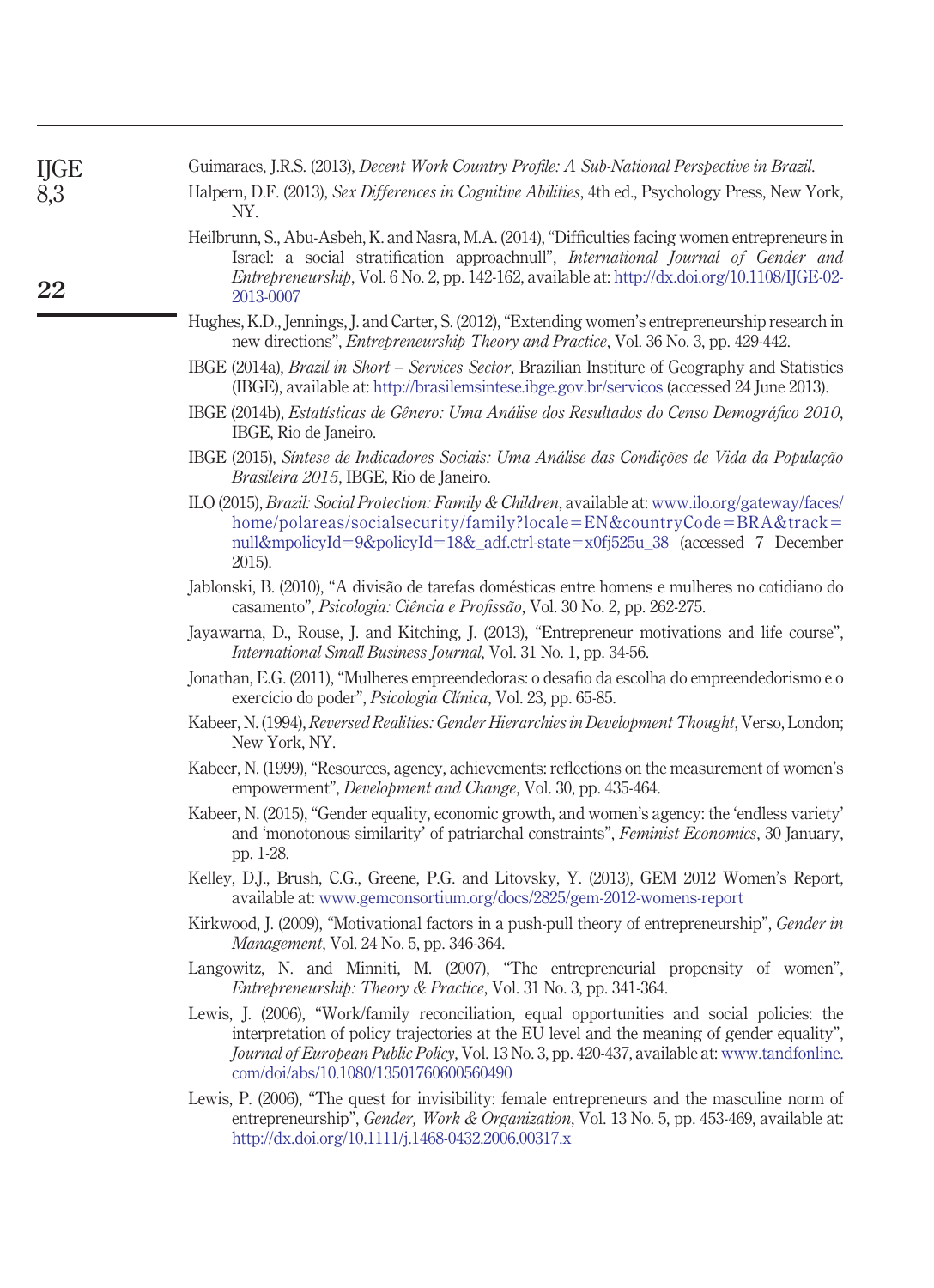- <span id="page-22-9"></span>Lingam, L. (2008), "Limits to empowerment: women in microcredit programs, South India", in Bakker, I. and Silvey, R. (Eds), *Beyond States and Markets: The Challenges of Social Reproduction*, Routledge, New York, NY.
- <span id="page-22-15"></span>McGowan, P., Redeker, C.L., Cooper, S.Y. and Greenan, K. (2011), "Female entrepreneurship and the management of business and domestic roles: motivations, expectations and realities", *Entrepreneurship & Regional Development*, Vol. 24 Nos 1/2, pp. 53-72, available at: [http://](http://dx.doi.org/10.1080/08985626.2012.637351) [dx.doi.org/10.1080/08985626.2012.637351](http://dx.doi.org/10.1080/08985626.2012.637351)
- <span id="page-22-11"></span>Machado, H.P.V., de Barros, G.V. and Palhano, D.Y.M. (2003), "Conhecendo a empreendedora norte-paranaense: perfil, porte das empresas e dificuldades de gerenciamento", *Anais do 3o EGEPE Encontro de Empreendedorismo e Gestão de Pequenas Empresas*, UEM/UEL/UNB, pp. 171-197.
- <span id="page-22-10"></span>Mahmood, S. (2011), "Microfinance and women entrepreneurs in Pakistan", *International Journal of Gender and Entrepreneurship*, Vol. 3, pp. 265-274.
- <span id="page-22-2"></span>Marlow, S., Henry, C. and Carter, S. (2009), "Exploring the impact of gender upon women's business ownership", *International Small Business Journal*, Vol. 27, pp. 139-148.
- <span id="page-22-17"></span>Marlow, S. and McAdam, M. (2013), "Gender and entrepreneurship: advancing debate and challenging myths; exploring the mystery of the under-performing female entrepreneur", *International Journal of Entrepreneurial Behaviour & Research*, Vol. 19, pp. 114-124.
- <span id="page-22-6"></span>Marlow, S. and Patton, D. (2005), "All credit to men? Entrepreneurship, finance, and gender", *Entrepreneurship: Theory & Practice*, Vol. 29 No. 6, pp. 717-735.
- <span id="page-22-16"></span>Mattis, M.C. (2004), "Women entrepreneurs: out from under the glass ceiling", *Women in Management Review*, Vol. 19 No. 3, pp. 154-163.
- <span id="page-22-7"></span>Mijid, N. and Bernasek, A. (2013), "Gender and the credit rationing of small businesses", *The Social Science Journal*, Vol. 50 No. 1, pp. 55-65.
- <span id="page-22-13"></span>Mirchandani, K. (1999), "Feminist insight on gendered work: new directions in research on women and entrepreneurship", *Gender, Work & Organization*, Vol. 6, pp. 224-235.
- <span id="page-22-14"></span>Moghadam, V. (2005), *Globalising Women: Transnational Feminist Networks*, The John Hopkins University Press, Baltimore, MD.
- <span id="page-22-3"></span>Momsen, J.H. (2004), *Gender and Development*, Routledge, New York, NY.
- <span id="page-22-0"></span>Morrison, A., Carlsen, J. and Weber, P. (2010), "Small tourism business research change and evolution", *International Journal of Tourism Research*, Vol. 12 No. 3, pp. 739-749.
- <span id="page-22-12"></span>Navarro, J.R., Ordaz, C.C. and Martínez, A.C. (2012), "Mujer y desafío emprendedor en España: características y determinantes", *Economía Industrial*, Vol. 383, pp. 13-22.
- <span id="page-22-18"></span>Nelson, J.A. (2015), "Are women really more risk-averse than men? A re-analysis of the literature using expanded methods", *Journal of Economic Surveys*, pp. 1-20, available at: [http://dx.](http://dx.doi.org/10.1111/joes.12069) [doi.org/10.1111/joes.12069](http://dx.doi.org/10.1111/joes.12069)
- <span id="page-22-8"></span>OECD (2008), *DAC Guidelines for Gender Equality and Women's Empowerment in Development Cooperation*, OECD, Paris.
- <span id="page-22-5"></span>Otobe, N. (2014), *Resource Guide on Gender Issues in Employment and Labour Market Policies: Working Towards Women's Economic Empowerment and Gender Equality*, Geneva, available at: [www.cite.gov.pt/pt/destaques/complementosDestqs/Guia\\_EN.pdf](http://www.cite.gov.pt/pt/destaques/complementosDestqs/Guia_EN.pdf)
- <span id="page-22-1"></span>Pearse, R. and Connell, R. (2015), "Gender norms and the economy: insights from social research", *Feminist Economics*, pp. 1-24, available at: [http://dx.doi.org/10.1080/13545701.,2015.](http://dx.doi.org/10.1080/13545701.,2015.1078485) [1078485](http://dx.doi.org/10.1080/13545701.,2015.1078485)
- <span id="page-22-4"></span>Pearson, R. (2000), "All change? Men, women and reproductive work in the global economy", *The European Journal of Development Research*, Vol. 12, pp. 219-237.

Gender looking-glass

**23**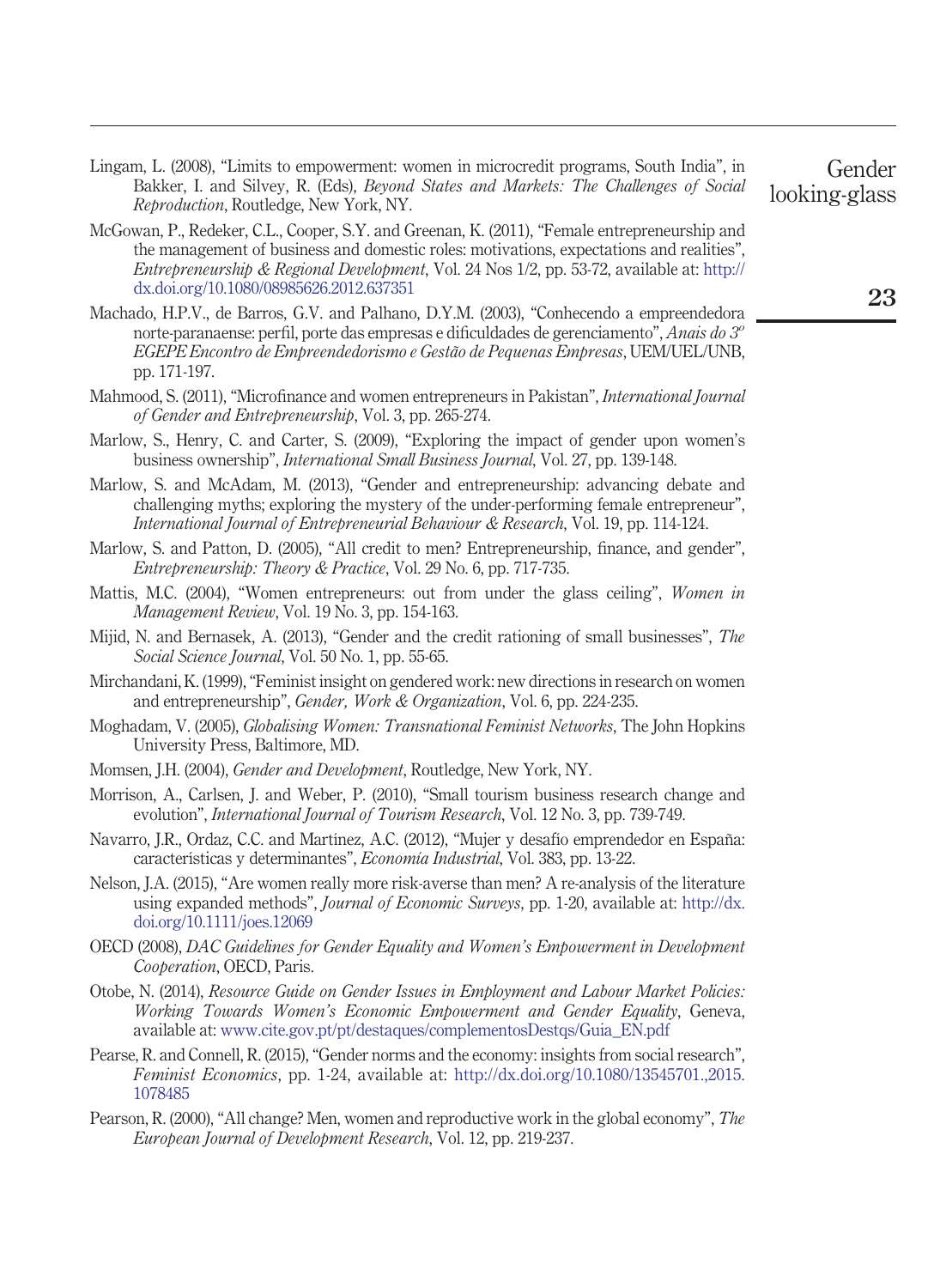<span id="page-23-16"></span>

| Rankin, K.N. (2001), "Governing development: neoliberalism, microcredit, and rational economic |  |                                                                |  |  |
|------------------------------------------------------------------------------------------------|--|----------------------------------------------------------------|--|--|
|                                                                                                |  | woman", <i>Economy and Society</i> , Vol. 30 No. 1, pp. 18-37. |  |  |

<span id="page-23-12"></span>Shinnar, R.S., Giacomin, O. and Janssen, F. (2012), "Entrepreneurial perceptions and intentions: the role of gender and culture", *Entrepreneurship Theory and Practice*, Vol. 36 No. 3, pp. 465-493, available at: <http://dx.doi.org/10.1111/j.1540-6520.2012.00509.x>

<span id="page-23-13"></span>Sinclair, M.T. (1997), *Gender, Work and Tourism*, Routledge, London.

- <span id="page-23-5"></span>Singh, S. (2007), "Deconstructing 'gender and development' for 'identities of women'", *International Journal of Social Welfare*, Vol. 16, pp. 100-109.
- <span id="page-23-15"></span>Skalpe, O. (2007), "The CEO gender pay gap in the tourism industry – Evidence from Norway", *Tourism Management*, Vol. 28 No. 3, pp. 845-853.
- <span id="page-23-3"></span>Smith-Hunter, A.E. and Leone, J. (2010), "Evidence on the characteristics of women entrepreneurs in Brazil: an empirical analysis", *International Journal of Management and Marketing Research*, Vol. 3 No. 1, pp. 85-102.
- <span id="page-23-9"></span>Stephan, U., Hart, M. and Drews, C.-C. (2015), "Understanding motivations for entrepreneurship: a review of recent research evidence", *Enterprise Research Centre*.
- <span id="page-23-10"></span>Tang, J., Kacmar, K.M. and Busenitz, L. (2012), "Entrepreneurial alertness in the pursuit of new opportunities", *Journal of Business Venturing*, Vol. 27 No. 1, pp. 77-94.
- <span id="page-23-4"></span>Tucker, H. (2007), "Undoing shame: tourism and women's work in Turkey", *Journal of Tourism and Cultural Change*, Vol. 5 No. 2, pp. 87-105, available at: [http://dx.doi.org/10.2167/](http://dx.doi.org/10.2167/jtcc089.0) itcc089.0
- <span id="page-23-6"></span>Tucker, H. and Boonabaana, B. (2011), "A critical analysis of tourism, gender and poverty reduction", *Journal of Sustainable Tourism*, Vol. 20 No. 3, pp. 437-455, available at: [http://](http://dx.doi.org/10.1080/09669582.2011.622769) [dx.doi.org/10.1080/09669582.2011.622769](http://dx.doi.org/10.1080/09669582.2011.622769)
- <span id="page-23-0"></span>UNESCO (2015), *Education for All Global Monitoring Report 2015: Gender Summary*, UNESCO, Paris, available at: <http://unesdoc.unesco.org/images/0023/002348/234809e.pdf>
- <span id="page-23-14"></span>Vandegrift, D. (2008), "This isn't paradise  $-1$  work here': global restructuring, the tourism industry, and women workers in Caribbean Costa Rica", *Gender & Society*, Vol. 22, pp. 778-798.
- <span id="page-23-1"></span>Verheul, I., van Stel, A. and Thurik, R. (2006), "Explaining female and male entrepreneurship at the country level", *Entrepreneurship & Regional Development*, Vol. 18 No. 2, pp. 151-183, available at: <http://dx.doi.org/10.1080/08985620500532053>
- <span id="page-23-11"></span>Watson, J. (2012), "Networking: gender differences and the association with firm performance", *International Small Business Journal*, Vol. 30 No. 5, pp. 536-558.
- <span id="page-23-2"></span>Weeks, J. and Seiler, D. (2001), "Women's entrepreneurship in Latin America: an exploration of current knowledge", Sustainable Development Department Technical Papers Series, MSM-111, Washington, DC.
- <span id="page-23-8"></span>World Bank (2015), "Doing business – economy rankings: Latin America & Caribbean", *World Bank*, available at: [www.doingbusiness.org/rankings](http://www.doingbusiness.org/rankings) (accessed 5 March 2015).
- <span id="page-23-7"></span>World Travel and Tourism Council (2014), *WTTC Travel & Tourism Economic Impact 2014 Brazil*, World Travel & Tourism Council, London.

#### **About the authors**

Carlos Costa is a Full Professor at the Department of Economics, Management, Industrial Engineering and Tourism of the University of Aveiro (Portugal). Carlos has a PhD in Tourism from the University of Surrey (UK).

IJGE 8,3